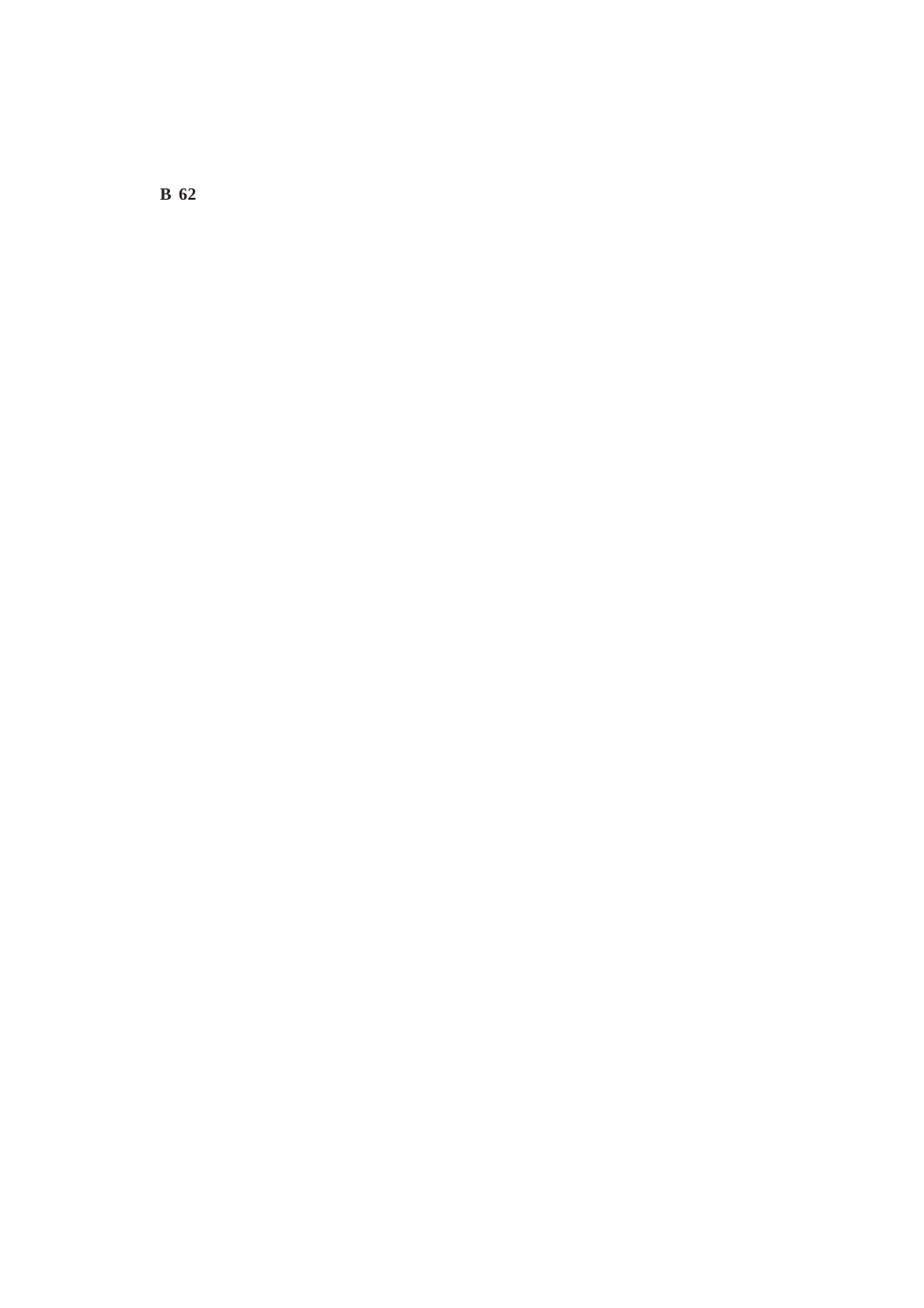# **NATIONAL INDUSTRIAL COURT OF NIGERIA**

# ALTERNATIVE DISPUTE RESOLUTION (ADR) CENTRE INSTRUMENT, 2015



TABLE OF CONTENTS

| Sub-Article    |                                                                            | Page |
|----------------|----------------------------------------------------------------------------|------|
|                | PREAMBLE                                                                   | 69   |
|                | <b>ARTICLE 1-APPLICATION</b>                                               |      |
| 1.             | Application of Provisions.                                                 | 70   |
|                | <b>ARTICLE 2-ESTABLISHMENT</b>                                             |      |
| $\mathbf{1}$ . | Establishment.                                                             | 70   |
| 2.             | Headquarters of the Centre.                                                | 70   |
|                | 3. Location of ADR Centre in the Zones.                                    | 70   |
|                | 4. Responsibility of the Centre.                                           | 71   |
|                | 5. Power to make Rules for the Centre.                                     | 71   |
| 6.             | Power to Issue Practice Direction.                                         | 71   |
|                | ARTICLE 3-PERSONNEL OF THE CENTRE, CONDITIONS<br>OF SERVICE AND ORGANOGRAM |      |
| $1_{-}$        | Status of Staff of the Centre.                                             | 71   |
| 2.             | Staff of the Centre to be deployed from amongst Court Staff.               | 71   |
|                | 3. Conditions of service of Staff of the Centre.                           | 71   |
| 4.             | The Director of the Centre.                                                | 71   |
| 5.             | (a) Qualification of the Director of the Centre.                           | 72   |
|                | (b) Assignment or designation as the Director of the Centre.               | 72   |
| 6.             | Duties of the Director of the Centre.                                      | 72   |
| 7.             | (a) Line of Authority of the Director of the Centre.                       | 72   |
|                | (b) The Director and other Staff of the Centre under the Chief             | 72   |
|                | Registrar.                                                                 |      |
| 8.             | Notification of the President of the Court of referred matter and          | 72   |
|                | outcome of an ADR Session.                                                 |      |
| 9.             | Management of the Dockets of the Centre.                                   | 72   |
|                | 10. Duty of the Director to assign Staff of the Centre.                    | 72   |
| 11.            | Other Administrative duties of the Director of the Centre.                 | 73   |
| 12.            | Assignment and Designation of the Deputy Director.                         | 73   |
| 13.            | Deputy Director to take instructions from the Director of the Centre.      | 73   |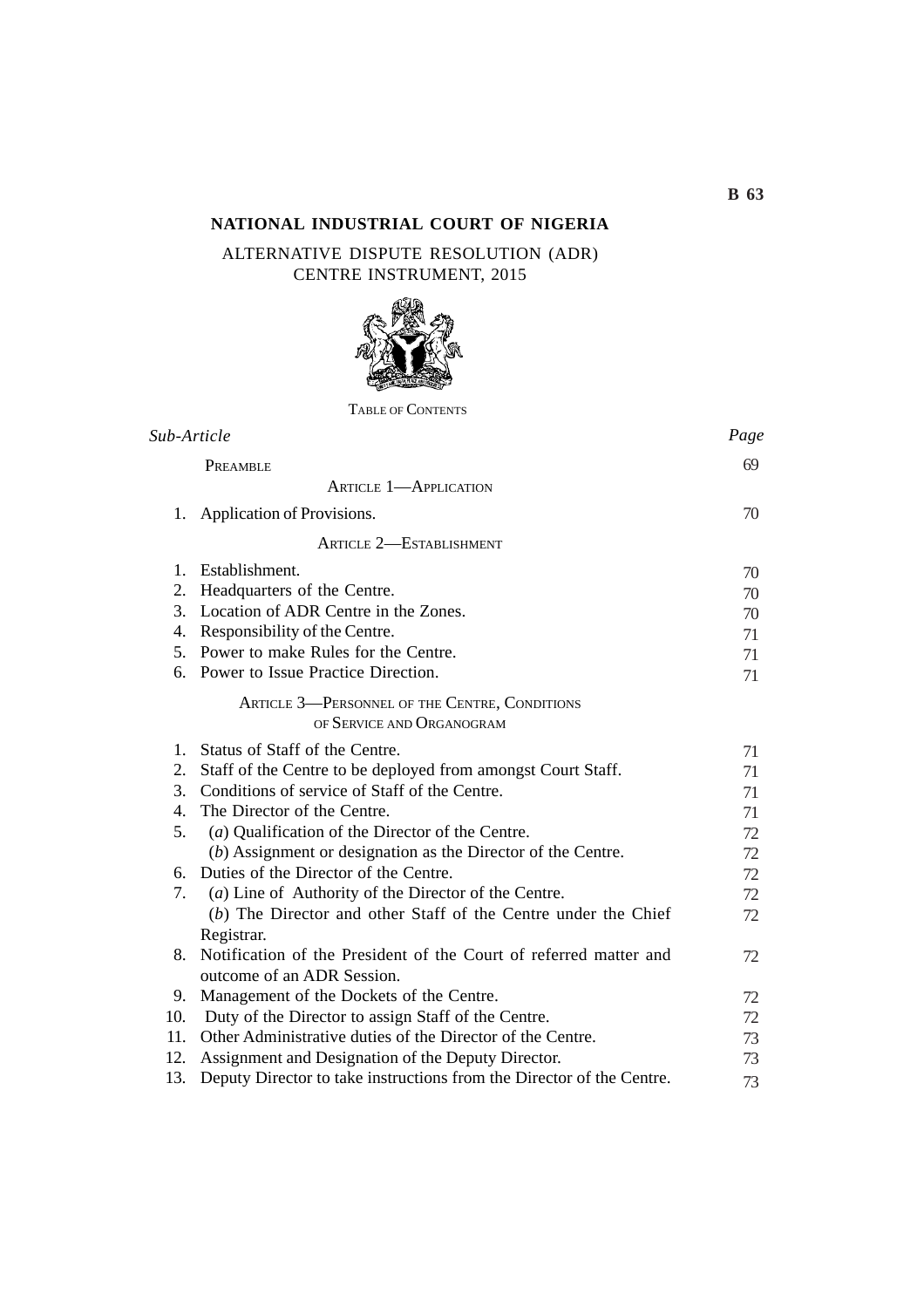|     | 14. When the Deputy Director may act as the Director of the Centre.      | 73 |
|-----|--------------------------------------------------------------------------|----|
| 15. | Line of responsibility of other Staff of the Centre                      | 73 |
| 16. | (a) Assignment and Designation of Assistant Director.                    | 73 |
|     | (b) Assistant Director to Head Zonal ADR Centre.                         | 74 |
|     | (c) Assistant Director to Report to Deputy Director.                     | 74 |
| 17. | ADR Officer.                                                             | 74 |
| 18. | Eligibility of a Legal Practitioner as an ADR Officer.                   | 74 |
| 19. | Eligibility of any other Staff or Person other than a Legal Practitioner | 74 |
|     | to serve as an ADR Officer.                                              |    |
| 20. | Restriction of an ADR Officer to mediation or conciliation.              | 74 |
| 21. | Line of responsibilities of an ADR Officer.                              | 74 |
| 22. | Assignment of an Officer of Court as the Registrar of the Centre.        | 74 |
| 23. | Qualification of the Registrar of the Centre.                            | 75 |
| 24. | Line of responsibility of the Registrar of the Centre.                   | 75 |
| 25. | Duties of the Registrar of the Centre.                                   | 75 |
| 26. | Assignment and Designation as Deputy Registrar.                          | 75 |
| 27. | Eligibility as Deputy Registrar.                                         | 75 |
| 28. | Line of Authority of Deputy Registrar.                                   | 75 |
| 29. | Duties of Deputy Registrar.                                              | 75 |
| 30. | Assignment and Designation as Assistant Registrar.                       | 76 |
| 31. | Qualification of Assistant Registrar of the Centre.                      | 76 |
| 32. | Assistant Registrar to head Zonal ADR Centre's Registry.                 | 76 |
| 33. | Line of Authority of an Assistant Registrar of the Centre.               | 76 |
| 34. | (a) Official Process Server.                                             | 76 |
|     | (b) External Process Server.                                             | 77 |
| 35. | Assignment of an Officer of the Court as the Centre Manager.             | 77 |
| 36. | Line of Authority of the Centre Manager.                                 | 77 |
| 37. | Eligibility of Centre Manager.                                           | 77 |
| 38. | Duties of Centre Manager.                                                | 77 |
| 39. | Assignment and Designation of Assistant Centre Manager.                  | 77 |
| 40. | Qualifications of Assistant Centre Manager.                              | 77 |
| 41. | Line of Authority of Assistant Centre Manager.                           | 78 |
| 42. | When Assistant Centre Manager may act as Centre Manager.                 | 78 |
| 43. | (a) Deployment of other complimentary Staff of the Court to the          | 78 |
|     | Centre.                                                                  |    |
|     | (b) Director to assign duties to deployed Staff.                         | 78 |
|     | (c) Redeployment of Staff of the Centre to the Court.                    | 78 |
| 44. | Principal Officers of the Centre and their Hierarchy.                    | 78 |
| 45. | Seal of the ADR Centre.                                                  | 78 |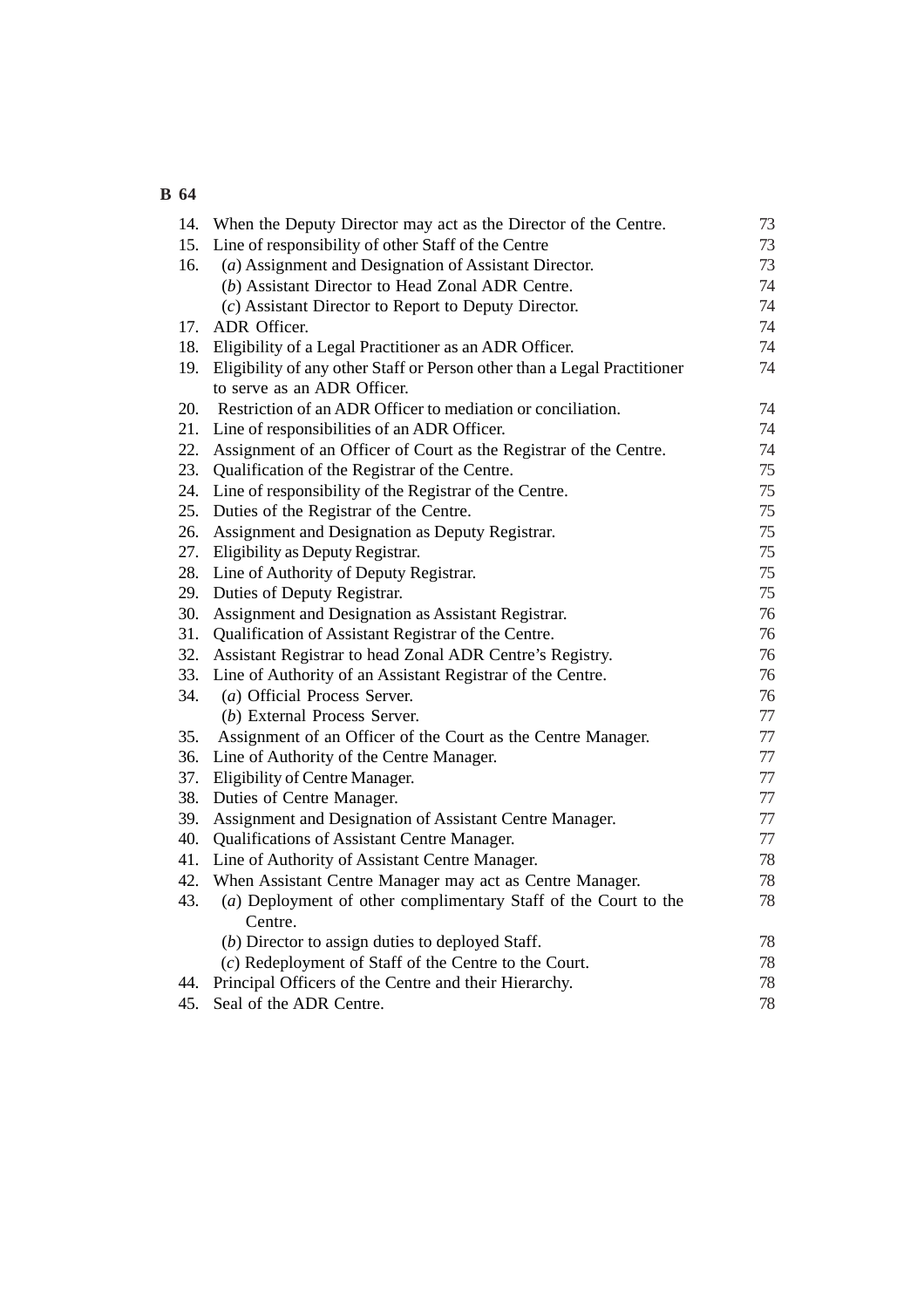|     |                                                                                | <b>B</b> 65 |
|-----|--------------------------------------------------------------------------------|-------------|
|     | ARTICLE (4)-MANDATES AND FUNCTIONS OF THE CENTRES                              |             |
|     | Application of Mediation or Conciliation to Settle Disputes                    |             |
| 1.  | Mandates of the Centre.                                                        | 79          |
| 2.  | Benefits of the Centre.                                                        | 79          |
| 3.  | Advantage of the Centre.                                                       | 79          |
| 4.  | $(a)$ Centre to exercise its duties on matters referred to it by the Centre.   | 79          |
|     | $(b)$ Qualification for referral to the Centre.                                |             |
| 5.  | $(a-d)$ Subject matters that qualify for Mediation or Conciliation.            | 79          |
| 6.  | $(a)$ No raising of extraneous matters or issues during Mediation or           | 80          |
|     | Conciliation Session(s).                                                       |             |
|     | (b) Centre to keep within matters in originating process.                      | 80          |
|     | (c) The President of the Court or a Judge of the Court to indicate             | 80          |
|     | matters for Mediation or Conciliation.                                         |             |
| 7.  | The Centre has no power to entertain interlocutory application, grant          | 81          |
|     | an order or interpretation.                                                    |             |
| 8.  | Interlocutory application, grant of an order or interpretation only by         | 81          |
|     | Court.                                                                         |             |
| 9.  | Venue of Mediation or Conciliation.                                            | 81          |
| 10. | No imposition of views or opinion by Mediator(s) or Conciliator(s).            | 81          |
| 11. | The ADR Centre is for Mediation and Conciliation only.                         | 81          |
| 12. | Environment for Mediation or Conciliation.                                     | 81          |
| 13. | Facilities for Mediation or Conciliation process.                              | 81          |
| 14. | Qualification for referral of matter to the Centre.                            | 82          |
| 15. | Referral of pending or part heard matters to the Centre.                       | 82          |
| 16. | Right of Party to opt for ADR.                                                 | 82          |
| 17. | Application for referral of dispute to the Centre.                             | 82          |
| 18. | Constitution of a Panel of ADR Officers.                                       | 82          |
| 19. | Head of ADR Panel during Session.                                              | 82          |
| 20. | Issuance and service of Hearing Notices for ADR Session.                       | 82          |
| 21. | Appearance of Parties and their Counsel if any.                                | 82          |
| 22. | Right of Parties to settle or not to settle matter at ADR Centre.              | 83          |
| 23. | Adoption and Endorsement of terms of settlement as Court's judgment.           | 83          |
| 24. | Remittal of unresolved matters back to the Court.                              | 83          |
| 25. | Remittal to Court and continuation of hearing.                                 | 83          |
| 26. | Duration of ADR proceedings.                                                   | 83          |
| 27. | (a) Reporting of terms of settlement with record of proceedings to<br>Court.   | 83          |
|     | $(b)$ Hearing and determination of unsettled matters by the Court.             | 83          |
|     | (c) Setting unresolved matters for Court hearing.                              | 83          |
| 28. | Issuance and service of hearing notices for adoption of Terms of               | 84          |
| 29. | Settlement.<br>Adoption and entry of Terms of Settlement as Judgment of Court. | 84          |
|     |                                                                                |             |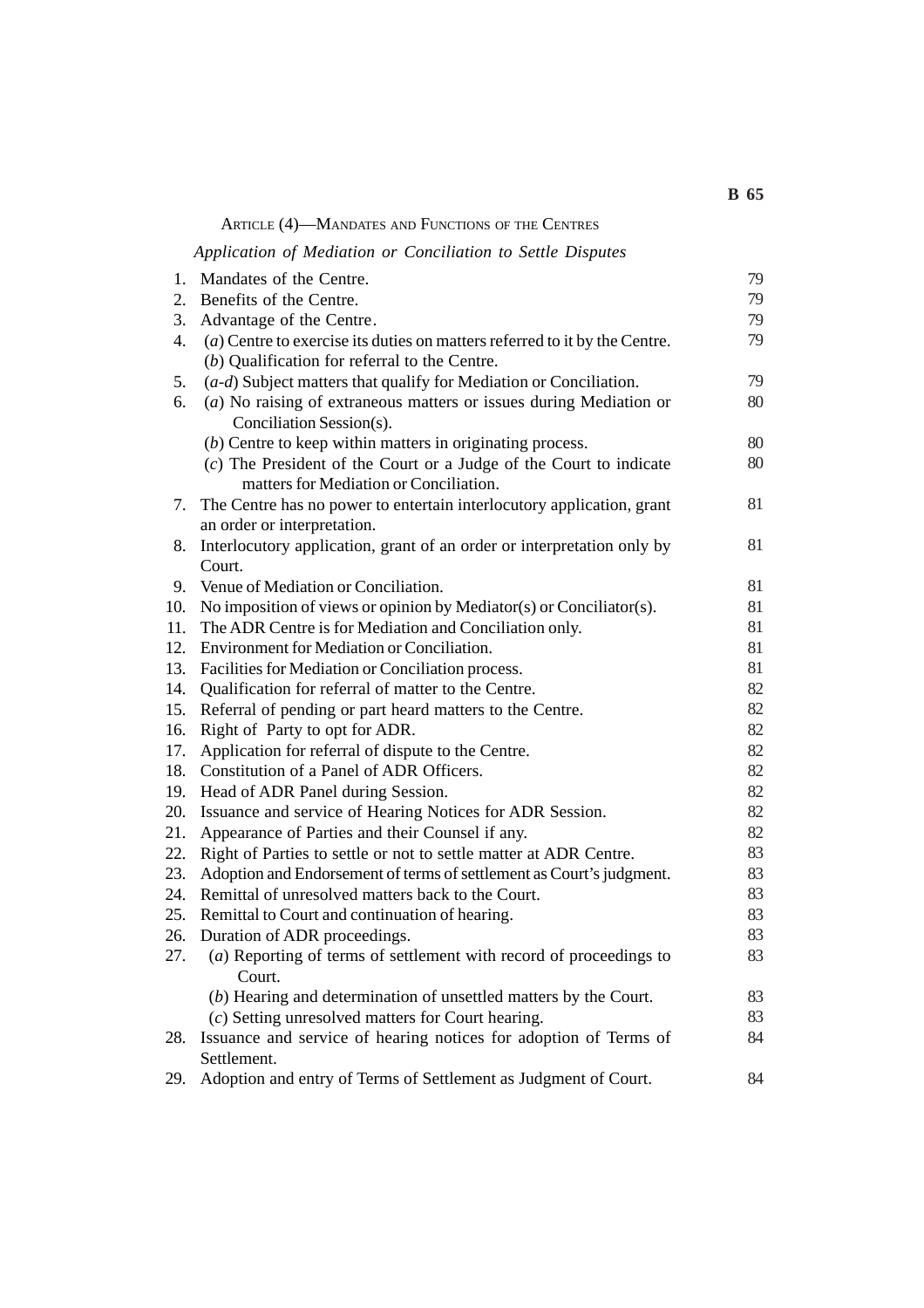| 30. | Parties to be bound by Judgment of the Court.                          | 84 |
|-----|------------------------------------------------------------------------|----|
| 31. | ADR Officer is not the Judicial Officer.                               | 84 |
| 32. | ADR Officer is a Mediator or Conciliator.                              | 84 |
| 33. | Disclosure of conflict of interest by an ADR Officer.                  | 84 |
| 34. | Power of the President of the Court to remove an ADR Officer or        | 84 |
|     | replace member of a Panel.                                             | 84 |
| 35. | Right of Parties to request for change of a Panel.                     | 84 |
| 36. | Withdrawal from a Panel by an ADR Officer.                             | 84 |
| 37. | Grounds for transfer or removal of an ADR Officer or Staff of the      | 85 |
|     | Centre.                                                                |    |
| 38. | Engagement of a Neutral.                                               | 85 |
| 39. | Qualification of a Neutral.                                            | 85 |
| 40. | Termination of the Engagement of a Neutral on allegation of bias.      | 85 |
| 41. | Disclosure of conflict of interest by a Neutral.                       | 85 |
| 42. | Grounds for termination of service of a Neutral.                       | 85 |
|     | <b>ARTICLE 5-ROLE OF COUNSEL</b>                                       |    |
| 1.  | Role of a Counsel.                                                     | 86 |
| 2.  | Further duties of Counsel.                                             | 86 |
|     | <b>ARTICLE 6-ROLE OF PARTIES</b>                                       |    |
| 1.  | Parties to co-operate with ADR Officers.                               | 86 |
| 2.  | Parties are at liberty to adopt ADR procedures.                        | 86 |
| 3.  | Regular and punctual attendance of Sessions.                           | 86 |
| 4.  | Attend Session in good faith.                                          | 87 |
| 5.  | Respect ADR guiding principles.                                        | 87 |
| 6.  | ADR is win-win.                                                        | 87 |
| 7.  | To prepare adequately for Session.                                     | 87 |
|     | 8. Liberty of Parties to execute Terms of Settlement.                  | 87 |
| 9.  | Parties may or may not settle dispute at the Centre.                   | 87 |
|     | <b>ARTICLE 7-FEES OF COUNSEL</b>                                       |    |
| 1.  | Professional Fees of Counsel.                                          | 87 |
|     | <b>ARTICLE 8-FINANCES OF THE CENTRE</b>                                |    |
| 1.  | Financing of the Centre from the Budget of the Court.                  | 87 |
| 2.  | Management and expenditure of the funds of the Centre.                 | 87 |
| 3.  | Expenditure of the Centre to be processed through the Chief Registrar. | 88 |
| 4.  | Staff and other service providers to be paid from the Budget of the    | 88 |
|     | Court.                                                                 |    |
| 5.  | Duty of the Director to apply funds of the Centre judiciously.         | 88 |
| 6.  | Service Provider.                                                      | 88 |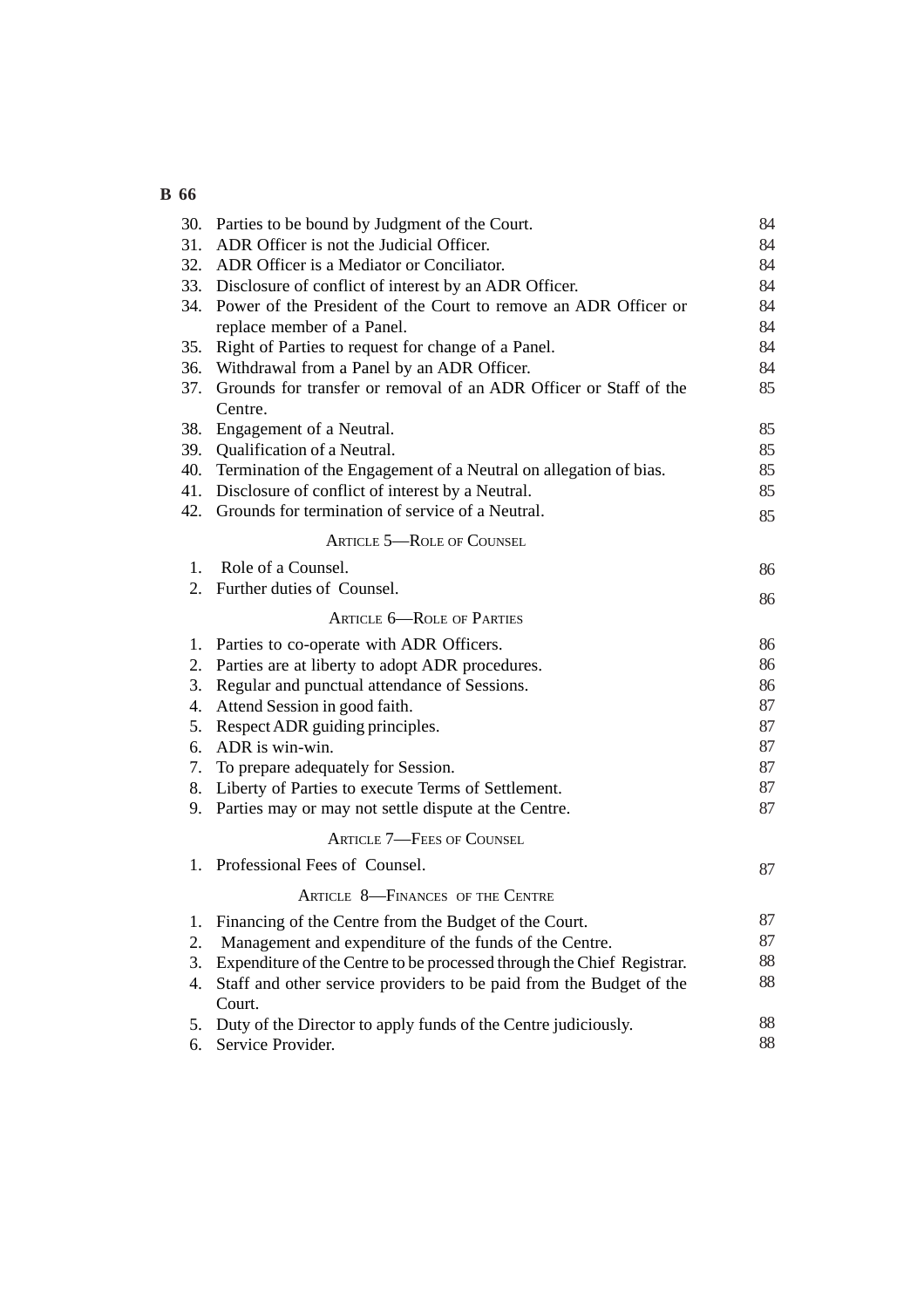|    | <b>ARTICLE 9-MISCELLANEOUS</b>                                            |    |
|----|---------------------------------------------------------------------------|----|
|    | 1. Centre to make use of all Court's facilities.                          | 88 |
| 2. | $(a-b)$ Other duties of a Mediator or Conciliator or Neutral.             | 88 |
| 3. | Other disclosures by a Mediator, Conciliator or Neutral.                  | 88 |
| 4. | Reassignment of matter by the President of the Court.                     | 89 |
| 5. | Inability of a Mediator, Conciliator or Neutral to complete a Session(s). | 89 |
|    | 6. The President to act on inability of an ADR Officer to complete a      | 89 |
|    | $Session(s)$ .                                                            |    |
|    | 7. <i>(a)</i> Power of President to amend instrument.                     | 89 |
|    | (b) Power of President to issue practice direction.                       | 89 |
|    | ARTICLE 10-INTERPRETATION                                                 |    |
| 1. | Interpretation (Cap I.23 Laws of the Federation of Nigeria 2004).         | 89 |
|    | Context.                                                                  | 89 |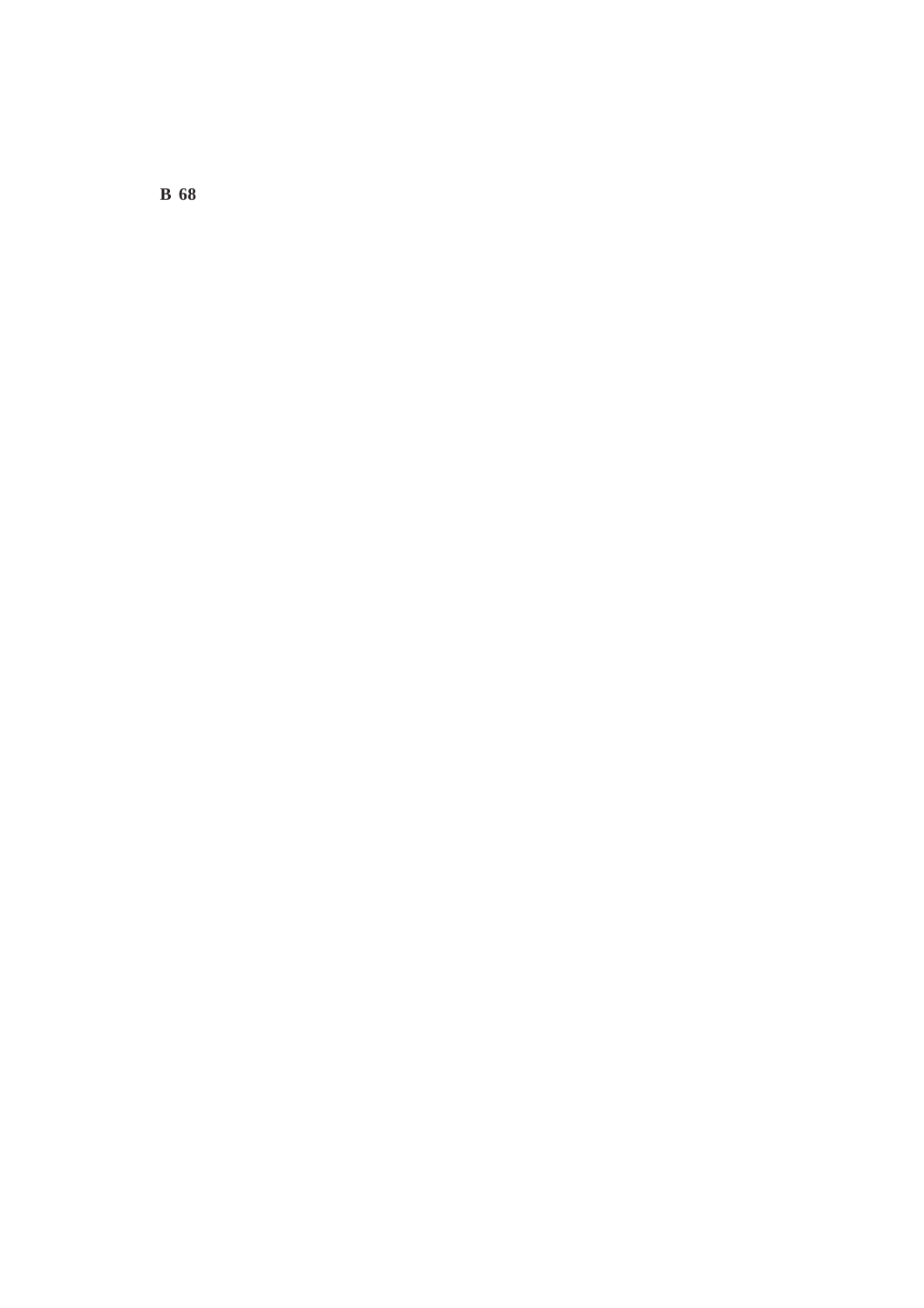#### **S. I. No. 9 of 2015**

# **NATIONAL INDUSTRIAL COURT OF NIGERIA**

# ALTERNATIVE DISPUTE RESOLUTION (ADR) CENTRE INSTRUMENT, 2015.

[6th Day of April, 2015] Commence-

ment.

PREAMBLE

WHEREAS by the provisions of Section 254C(3) of the 1999 Constitution of the Federal Republic of Nigeria, (as amended by the Third Alteration Act, 2010), the National Industrial Court of Nigeria has power to establish an Alternative Dispute Resolution Centre, within the premises of the Court on matters on which jurisdiction is conferred on the Court ;

AND WHEREAS Section 1(2)(*a*) of the National Industrial Court Act, 2006 (NICA, 2006) confers on the President of the Court overall control and supervision of the administration of the Court ;

AND WHEREAS Section 20 of the National Industrial Court Act (NICA), 2006 empowers the Court to promote reconciliation, encourage and facilitate amicable settlement of disputes among parties thereto ;

AND WHEREAS there is need to refer some categories of cases to the Alternative Dispute Resolution Centre of the Court for mediation or conciliation as the case may be ;

AND WHEREAS the Alternative Dispute Resolution technique is aimed at assisting parties in dispute to arrive at mutually acceptable agreement in less costly, speedy and efficient manner thereby preserving and engendering industrial peace and harmony, providing a veritable platform for economic development, and more beneficial interpersonal relationship between parties ; and

In exercise of the powers conferred by Section 254C (3) of the 1999 Constitution of the Federal Republic of Nigeria (as amended by the Third Alteration Act, 2010) and all other powers enabling me in that behalf,

I, Hon. Justice BABATUNDE ADENIRAN ADEJUMO, OFR, MCIArb, GFSMN, CFIAR, FCIArb, FNILS President, National Industrial Court of Nigeria do hereby by virtue of this Instrument establish AN ALTERNATIVE DISPUTE RESOLUTION (ADR) CENTRE WITHIN THE PREMISES OF THE NATIONAL INDUSTRIAL COURT OF NIGERIA FOR THE SETTLEMENT OF CAUSES that qualify for referral to the ADR Centre.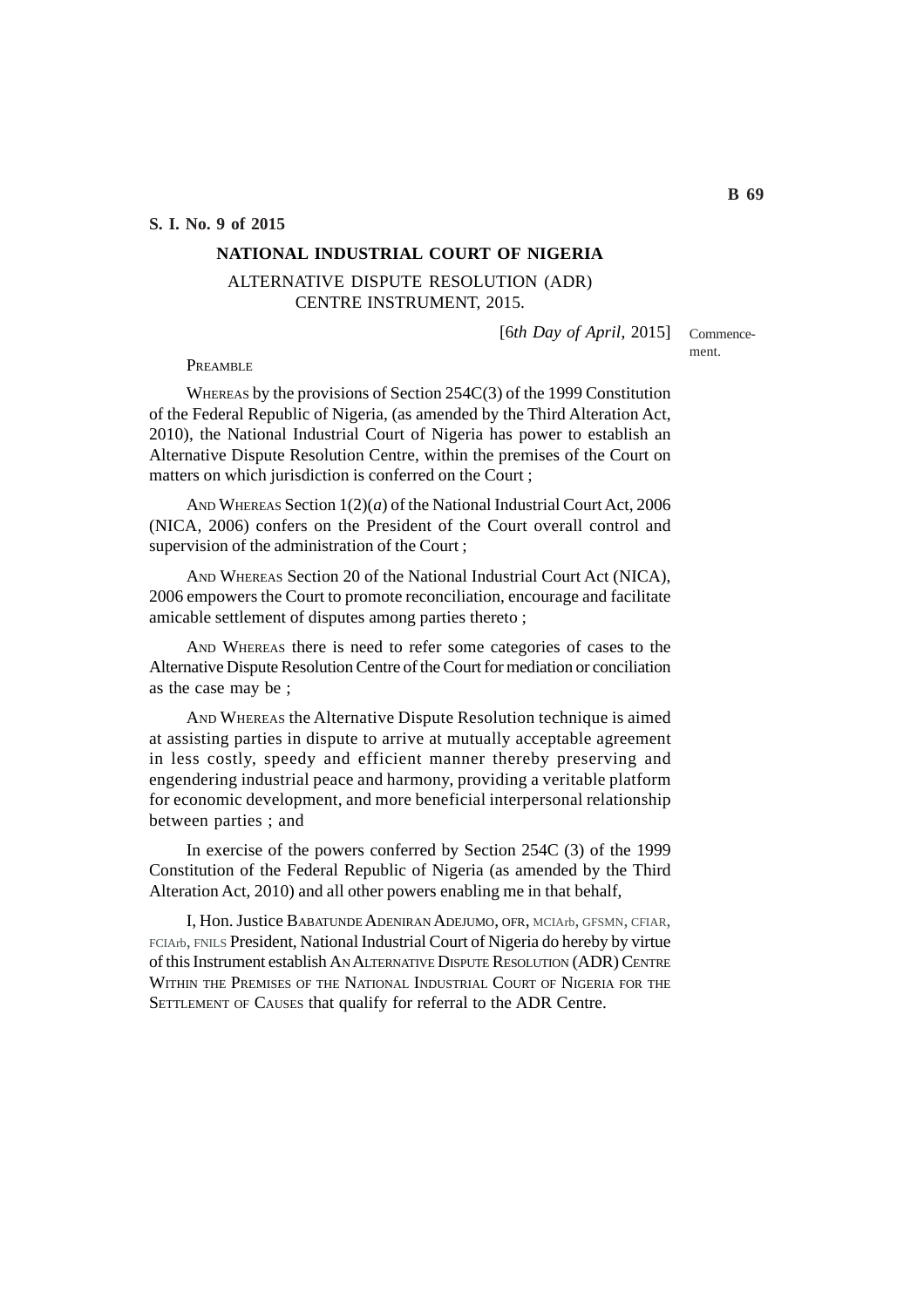#### ARTICLE 1—APPLICATION

(1) Without prejudice to the powers of the Industrial Arbitration Panel (IAP), established pursuant to Section 9(2) of the Trade Disputes Act, Cap T8, Laws of the Federation of Nigeria, 2004 (as amended by the National Industrial Court Act, 2006), these provisions shall apply to the ADR Centre established pursuant to Section 254C (3) of the 1999 Constitution of the Federal Republic of Nigeria (as amended by the Third Alteration Act, 2010.) ARTICLE 2—ESTABLISHMENT **(**1) There is hereby established an Alternative Dispute Resolution Centre in the premises of the National Industrial Court of Nigeria, hereinafter referred to as **"the Centre"**. (2) (*a*) The Headquarters of the Centre shall be within the premises of the Headquarters of the Court in the Federal Capital Territory, Abuja. Provided that any building or premises or appurtenances, designated by the President of the Court as an Alternative Dispute Resolution Centre shall be regarded as being established within the premises of the Court. (*b*) Notwithstanding the provision of sub-paragraph (*a*) of this paragraph, the President of the Court may designate any of the building within the premises of any of the Divisions of the Court to serve as a temporary Headquarters of the Centre. (3) (*a*) Without prejudice to the powers of the President of the Court to designate the ADR Centres in any part of the Federation there shall be established ADR Centres in each of the zones, which shall be located at the Judicial Divisions indicated as follows ; (*i*)*North-Central Zone* : Abuja ADR Centre situate in Abuja Judicial Division ; (*ii*) *North-East Zone* : Gombe ADR Centre situate in Gombe Judicial Division ; (*iii*) *North-West Zone* : Kano ADR Centre situate in Kano Judicial Division ; (*iv*) *South-East Zone* : Enugu ADR Centre situate in Enugu Judicial Division ; (*v*) *South-South Zone* : Warri ADR Centre situate in Warri Judicial Division ; (*vi*) *South-West Zone* : Ibadan ADR Centre situate in Ibadan Judicial Division ; Provided that the Director of the Centre in consultation with the President of the Court may direct that Session(s) for mediation or conciliation be held at any of the States within any of the component States that made up the Zone. Application of Provisions. Establishment. Headquarters of the Centre. Temporary Headquarters of the Centre. Location of ADR Centres in Zone.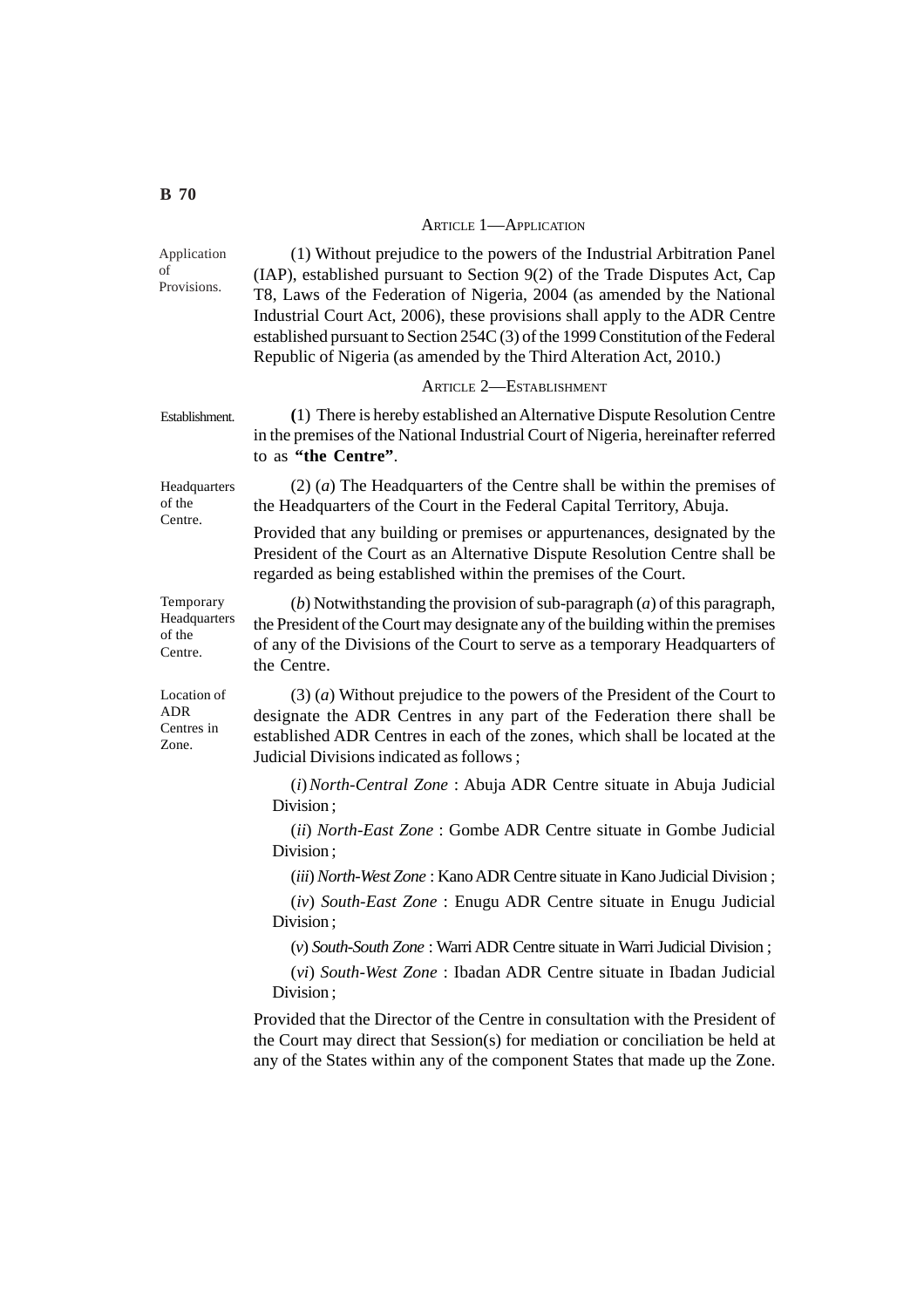(*b*) The President of the Court shall have power to relocate any of the Centres to any of the States comprising the Zone, in the interest of peace, security or any unforeseen contingency which may make the operation of the Centre impossible or unsafe.

(4) The Centre shall be—

(*a*) responsible for the resolution of disputes by applying mediation and/ or conciliation mechanisms of alternative dispute resolution;

(*b*) under the overall supervision and control of the President of the Court who shall—

(*i*) assign and designate or direct the assignment and designation of a Director and other staffers to the Centre ;

(*ii*) receive regular updates on the overall activities of the Centre ; and

(*iii*) take any action or give any direction which he or she may consider appropriate or necessary for the overall effectiveness and growth of the Centre to enhance fast and effective justice delivery.

(5). The President of the Court may make rules that will govern the practice and procedure of the Centre.

(6) The President of the Court may from time to time issue Practice Direction that will guide the practice and procedure of the Centre.

# ARTICLE 3—PERSONNEL OF THE CENTRE, CONDITIONS OF SERVICE AND ORGANOGRAM

(1) For all intents and purposes, the members of staff of the Centre are part and parcel of the members of staff of the Court.

(2) The members of staff of the Centre shall be the members of staff of the Court deployed to the Centre from amongst the members of staff of the Court employed or appointed by the Federal Judicial Service Commission in accordance with the statutory requirements and directives of the Commission.

(3) The conditions of service of the members of staff of the Centre shall be the same as the members of staff of the Court.

(4) The President of the Court may assign from among the staff of the Court for the Centre, an officer to be designated as the "Director of the Centre".

Responsibility of the Centre.

Power to make Rules for the Centre. Power to issue Practice Direction.

Status of Staff of the Centre.

Staffs of the Centre to be deployed from amongst Court Staff.

Conditions of Service of Staffs of the Centre.

Director of the Centre.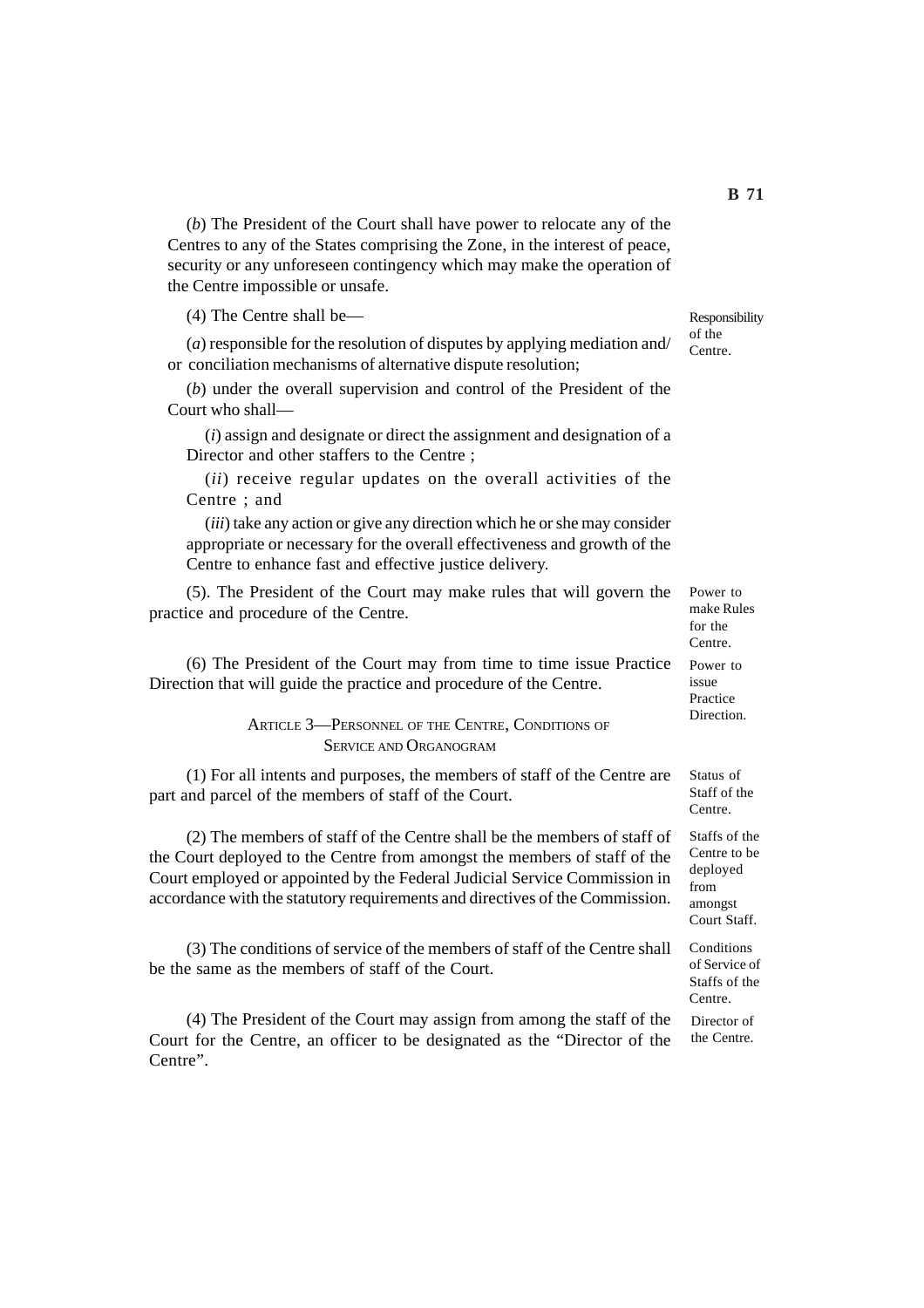Qualification of Director of the Centre.

Assignment or Designation as the Director of the Centre.

Duties of Director of the Centre.

Line of Authority of Director of the Centre.

Director and staff of the Centre under the Chief Registrar. Notification of President of Court of referred matter and outcome of ADR session.

Management of Dockets of the Centre.

Duty of the Director to assign Staff of the Centre.

(5) (*a*) A person shall not be qualified to be a Director of the Centre unless he or she has met the criteria for appointment to the position of Deputy Chief Registrar or Assistant Chief Registrar as stipulated and approved by the Federal Judicial Service Commission ;

(*b*) In consideration of paragraph 4 of this Article above, the President of the Court may assign and designate a Deputy Chief Registrar or an Assistant Chief Registrar to the Centre as the Director of the Centre.

(6) The Director of the Centre shall be responsible for the development, promotion and day to day administration of the Centre.

(7) (*a*) The Director of the Centre shall take instructions and directives from the President of the Court or a Judge of the Court as the case may be.

(*b*) The Director and other staff of the Centre shall be under the administrative control of the Chief Registrar of the Court.

(8) For record purposes, the Director of the Centre shall notify the President of the Court of ;

(*a*) any matter referred to the Centre for mediation or conciliation by a Judge of the Court.

(*b*) the outcome of any mediation and/or conciliation process, whether settled or remitted back to the Court.

(9) The Director of the Centre may direct a member of staff of the Centre to manage the dockets of the Centre including preparation of reports.

(10) The Director of the Centre may assign any member of staff of the Centre to—

(*a*) Effectively manage the dockets of matters with a view to ensuring an efficient case flow management and documentation ; and

(*b*) Undertake other responsibilities as may be incidental to the overall purpose of the Centre.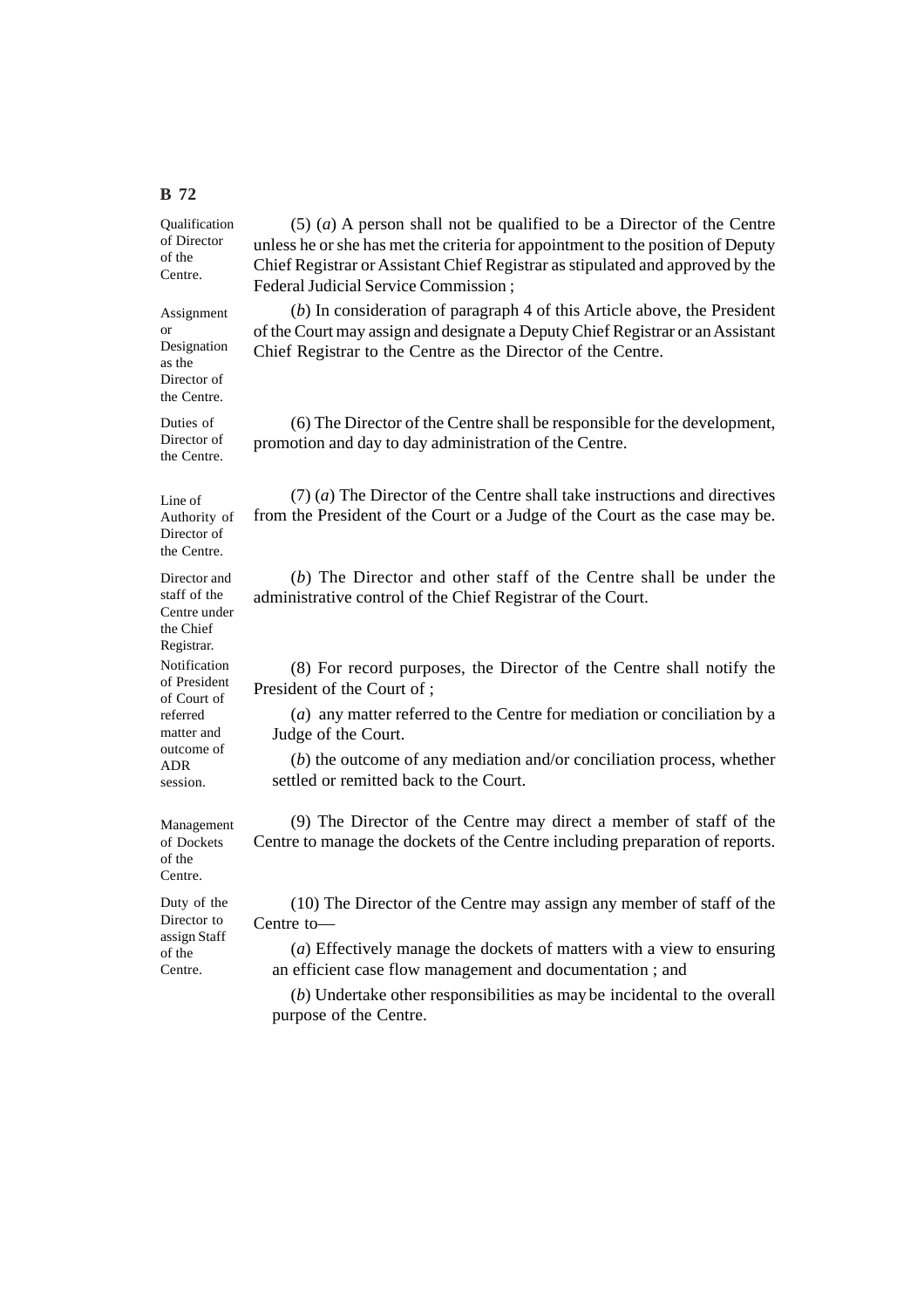(11) The Director of the Centre shall have the responsibility—

(*a*) to promote uniformity and quality of ADR programmes in the Centres ;

(*b*) to monitor and evaluate all ADR Centre programmes and assist ADR staff in implementing same ;

(*c*) to serve as a clearing-house for ideas, issues, and new trends relating to ADR ;

(*d*) to develop ADR pilot projects to meet new needs;

(*e*) to monitor and ensure training and retraining of ADR officers ; and

(*f*) to develop relationship on issues relating to Alternative Dispute Resolution techniques with the Nigerian Bar, relevant training institutions both local and international; and private providers of Alternative Dispute Resolution services.

(12) The President of the Court may assign and designate an Assistant Chief Registrar or any other officer of equivalent rank in the Court as the Deputy Director of the Centre.

(13) (*a*) The Deputy Director of the Centre shall take instructions from the Director of the Centre and report to him or her on the day to day administration of the Centre.

(*b*) The Deputy Director shall be responsible for the supervision and coordination of the administration and activities of the Zonal ADR Centres.

(14) In the absence of the Director of the Centre, the President of the Court may direct the Deputy Director to act as the Director of the Centre.

(15) All other officers of the Centre shall be responsible to the Director of the Centre in the discharge of their official functions and duties.

(16) (*a*) The President of the Court may assign and designate an officer of the Court who is a qualified legal practitioner not below the rank of Registrar 1 as an Assistant Director of the Centre.

**Other** Administrative Duties of the **Director** 

Assignment and Designation of Deputy Director.

Deputy Director to take instructions from the Director of the Centre.

When Deputy Director may act as the Director of the Centre.

Line of Responsibility of other Staff of the Centre.

Assignment and Designation of Assistant **Director**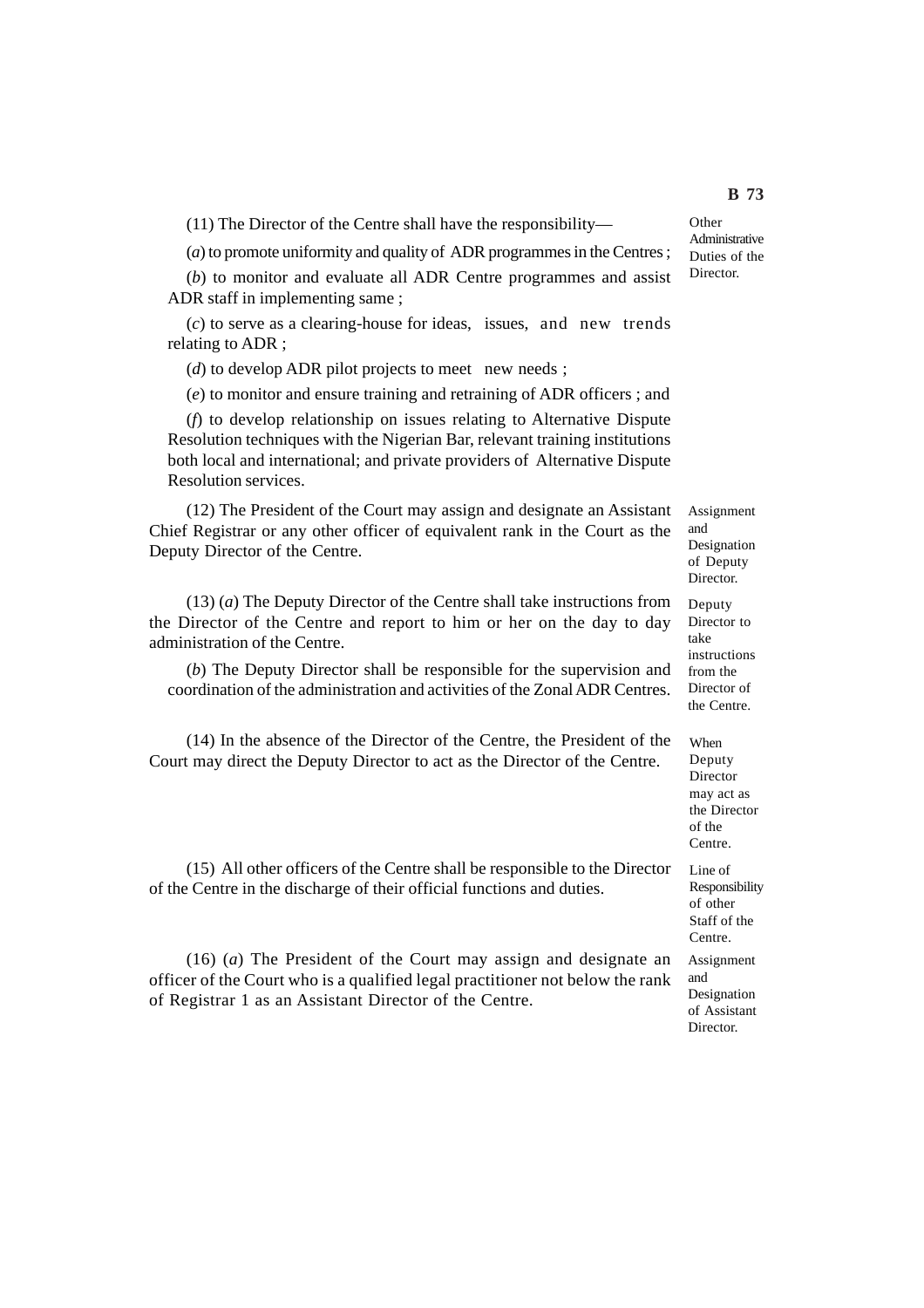Assistant Director to Head Zonal ADR Centre.

Assistant Director to report to Deputy Director.

ADR Officer.

(17) An ADR Officer shall be an employee of the Court whose primary duties may or may not be related to the legal profession, but shall be known and referred to as "ADR Officer" in the course of handling a matter which is assigned to him or her, or on which he or she is a member on a panel in a mediation or conciliation session.

(*b*) A Zonal ADR Centre may be headed by an Assistant Director, who shall be in charge and be responsible for all the activities and day to day

(*c*) The Assistant Director shall take instructions from the Deputy Director and report to him or her on the day to day administration and other activities

(*d*) Notwithstanding the provisions of sub-paragraph (*c*) of this paragraph, the Director may assign any duty to the Assistant Director who shall report

administration of the Zonal Centre.

of the Zonal Centre.

directly to him or her.

Eligibility of a Legal Practitioner as ADR Officer.

(18) A person shall not be eligible to serve as an ADR Officer unless the person is qualified to practice as a legal practitioner in Nigeria and has been so qualified for a period of not less than seven years and has considerable knowledge and experience in the law and practice of industrial relations and employment conditions in Nigeria and with proven knowledge and skills in the art of Alternative Dispute Resolution.

Eligibility of any other Staff or Person other than a Legal Practitioner to serve as an ADR **Officer** 

Restriction of ADR officer to conciliate or mediate.

Line of Responsibility of ADR Officer.

Assignment of an Officer of the Court as the Registrar of the Centre.

(19) Notwithstanding the provisions of Article 2(4)(*b*)(*i*) of this Instrument, the President may assign any other officer of the Court other than a Legal Practitioner from any of the Departments of the Court who has knowledge and experience in mediation and conciliation to serve as a mediator or conciliator and who may also be referred to as "ADR Officer'' on a panel where his or her expertise and experience is required.

(20) Notwithstanding anything to the contrary contained in paragraph (19) above, an ADR officer so assigned shall function only in the conduct of mediation and/or conciliation session(s) either solely or as a member of a panel constituted by the President of the Court.

(21) An ADR Officer shall be responsible to the Director of the Centre through the channel of communication as laid down in this instrument.

(22) The President of the Court may assign and designate an officer of the Court as "the Registrar of the Centre".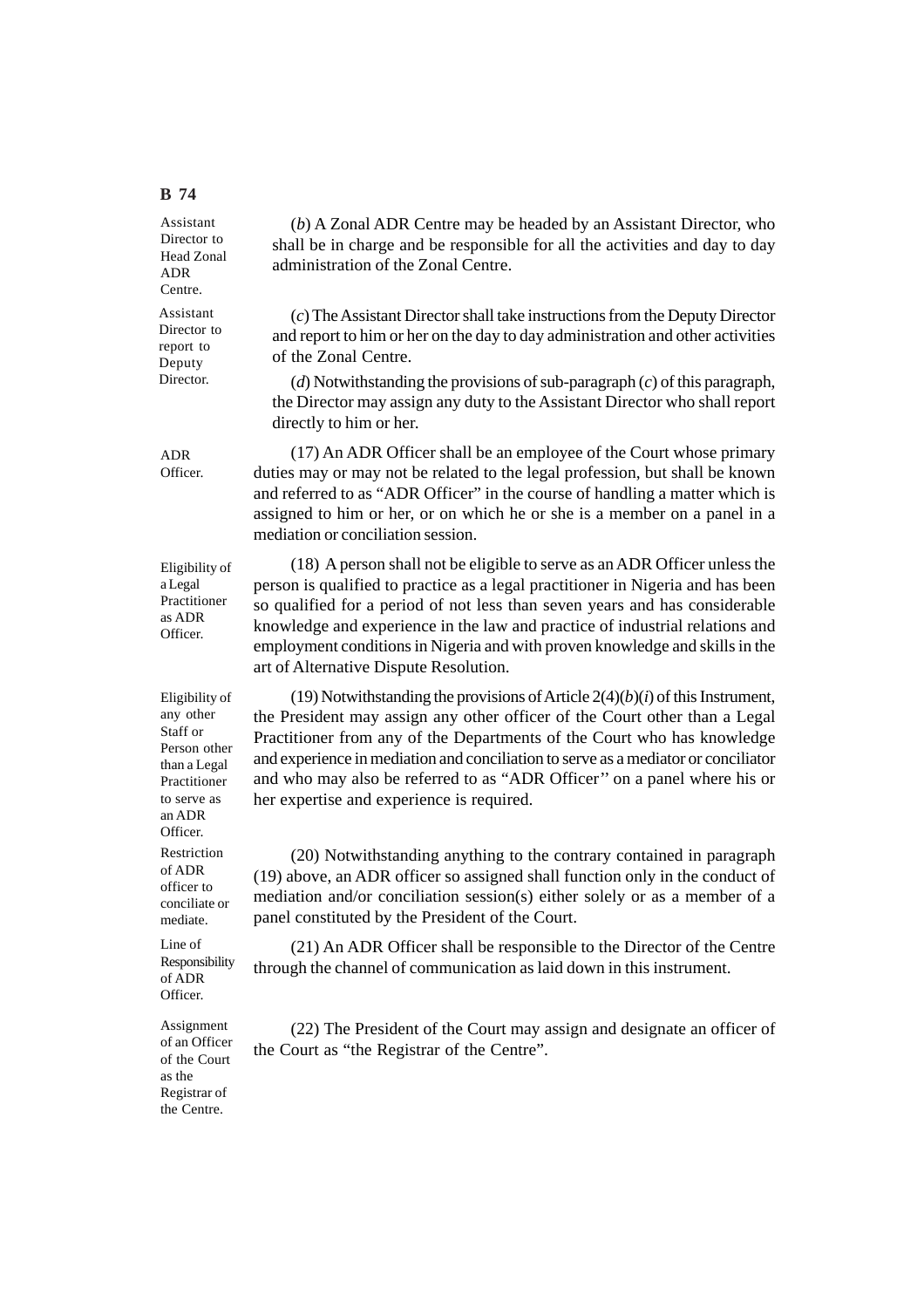(23) A person shall not be eligible to hold the office of the Registrar of the Centre unless the person is qualified to practise as a legal practitioner in Nigeria and has been so qualified for a period of not less than eight years with considerable knowledge and experience in the law and practice of Labour and Industrial relations and employment conditions in Nigeria and the use of Alternative Dispute Resolution mechanisms.

(24) The Registrar of the Centre shall be responsible to the Director of the Centre.

(25) The Registrar of the Centre shall handle the supervision, monitoring and co-ordination of activities of the Centre's Registry, including—

(*a*) Acceptance, transmission and custody of documents of all matters referred to the Centre by the President of the Court or a Judge of the Court ;

(*b*) Processing and service of all documents such as notices, additional documents submitted by parties on matters before the Centre ;

(*c*) Preparation and proper keeping of records of all mediation and conciliation sessions ;

(*d*) Proper keeping of written and signed settlement agreements of parties on matters before the Centre ;

(*e*) Proper keeping of settlement agreements that have been adopted as judgments of the Court ;

(26) The President may assign and designate an officer of the Court as the "Deputy Registrar of the Centre".

(27) A person shall not be eligible to hold the office of the Deputy Registrar of the Centre unless the person is qualified to practise as a legal practitioner in Nigeria and has been so qualified for a period of not less than seven years

and Industrial relations and employment conditions in Nigeria and the use of Alternative Dispute Resolution mechanisms. (28) The Deputy Registrar of the Centre shall be responsible to the

with considerable knowledge and experience in the law and practice of Labour

Registrar of the Centre.

(29) The Deputy Registrar of the Centre shall handle the supervision, monitoring and coordination of activities of all the Zonal ADR Centres' Registries including ensuring:

Line of Responsibility of the

the Centre. Duties of the Registrar of the Centre.

Registrar of

Assignment and Designation of Deputy Registrar.

Eligibility as Deputy Registrar.

Line of Authority of Deputy Registrar. Duties of Deputy Registrar.

# **B 75**

Qualification of the Registrar of the Centre.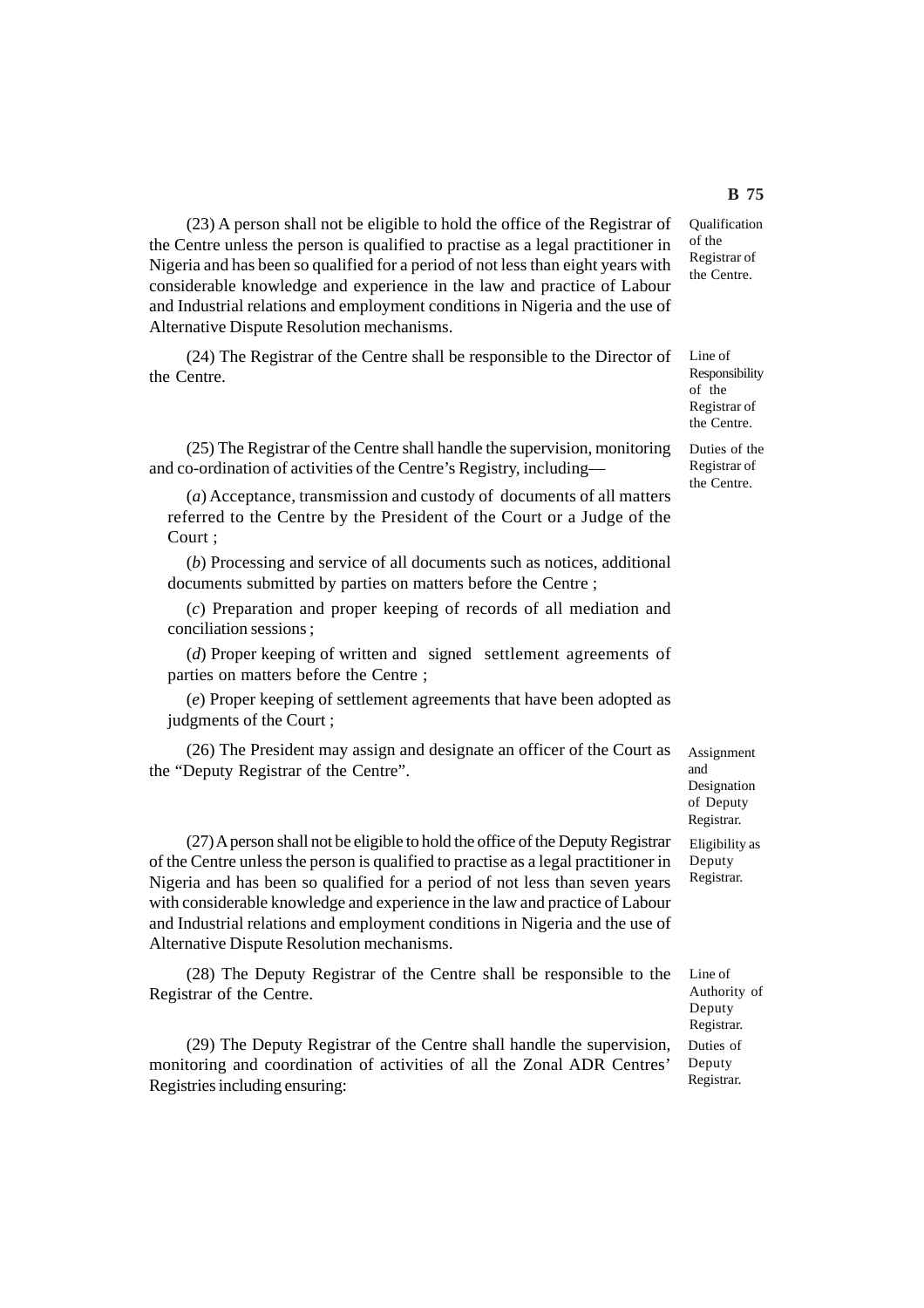(*a*) Acceptance, transmission and custody of documents of all matters referred to the Zonal ADR Centre by the President of the Court or a Judge of the Court ;

(*b*) Processing and service of all documents such as notices, additional documents submitted by the parties on matters referred to the Centre ;

(*c*) Preparation and proper keeping of records of all mediation and conciliation sessions ;

(*d*) Proper keeping of written and signed terms of settlement by parties on matters referred to the Centre.

(*e*) Proper keeping of terms of settlement that have been adopted as judgment of the Court ; and

(*f* ) All other duties that may be assigned by the President of the Court to the Centre.

(30) The President of the Court may assign and designate an officer of the Court as the Assistant Registrar of the Centre.

Assignment and Designation as Assistant Registrar.

**Qualification** of Assistant Registrar.

(31) A person shall not be eligible to hold the office of an Assistant Registrar of the Centre unless the person is qualified to practise as a legal practitioner in Nigeria and has been so qualified for a period of not less than five (5) years and has knowledge in the law and practice of industrial relations and employment conditions in Nigeria with experience and background in the use of Alternative Dispute Resolution mechanisms for industrial relations, employment and labour matters.

(32) An Assistant Registrar may be in charge of the Registry of a Zonal ADR Centre to manage the activities of the Zonal ADR Registry.

(33) (*a*) Without prejudice to the powers of the Director of the Centre, the Assistant Registrar shall take instructions from the Deputy Registrar of the Centre and report on the day to day administration of the Registry of the Zonal ADR Centre to the Deputy Registrar of the Centre.

(*b*) Notwithstanding the provisions of sub-paragraph (*a*) above, the Registrar may assign any duty directly to the Assistant Registrar who shall report directly to the Registrar.

(34) (*a*) The President of the Court may assign and designate an officer of the Court as Official Process Server to serve any process or document of the Centre on any of the parties or their counsel or any other person in a matter before the Centre.

Registrar to head Zonal ADR Centre's Registry.

Assistant

Line of Authority of an Assistant Registrar.

**Official Process** Server.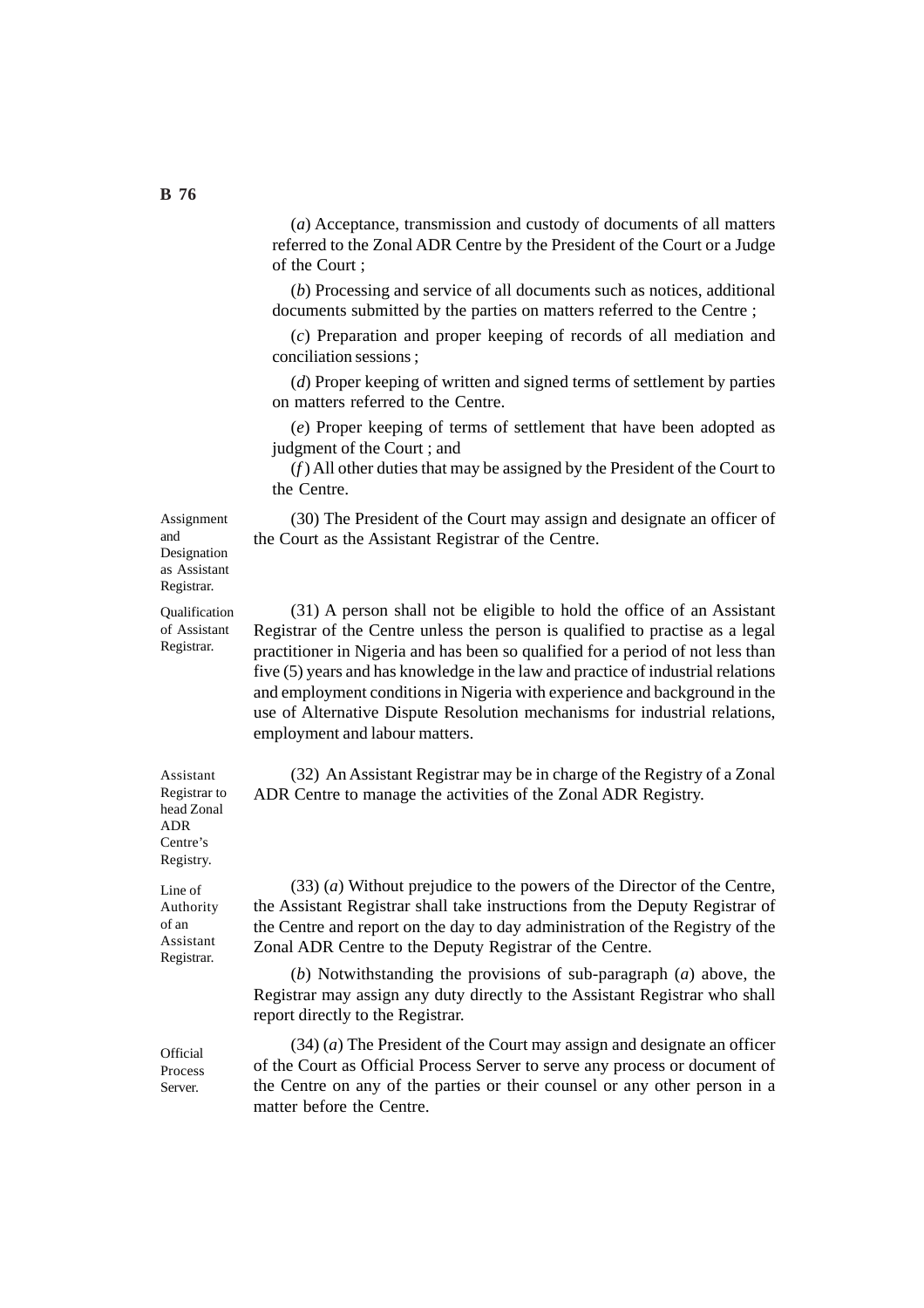(*b*) The President of the Court may also appoint an External Process Server to serve any process or document of the Centre on any of the parties or their counsel or any other person in a matter before the Centre.

(35) (*a*) The President of the Court may assign and designate an administrative officer of the Court to function as the "Centre Manager".

(36) The Centre Manager shall be responsible to the Director of the Centre.

(37) A person shall not be eligible to hold the office of a Centre Manager unless the person is a member of staff of the Court with administrative acumen, experience and background in the use of Alternative Dispute Resolution methods for the resolution of employment, Labour and Industrial Relation matters.

(38) The Centre Manager shall perform the following functions—

(*i*) Manage the Centre and its facilities,

(*ii*) Ensure proper maintenance of the infrastructure and facilities of the Centre,

(*iii*) Supervise other complementary staff of the Centre and all other independent service providers to the Centre,

(*iv*) Manage and report to the Director on the performance of outsourced service providers to the Centre ;

(*v*) Ensure proper arrangement of venues for sessional and caucus meetings for all mediation or conciliation sessions ;

(*vi*) Organize and arrange meetings of all mediation and conciliation sessions ;

(*vii*) Attend to the needs of the parties, and their counsel if any ;

(*viii*) Ensure smooth and efficient management of administrative matters of the Centre ; and

(*ix*) May perform any other duty as may be assigned to him or her by the President of the Court or the Director of the Centre.

(39) The President of the Court may assign and designate an officer of the Court to serve as an Assistant Centre Manager.

(40) A person shall not be eligible to hold the office of an Assistant Centre Manager unless the person is a member of staff of the Court, with administrative acumen, experience and background in the use of Alternative Dispute Resolution mechanism for the resolution of employment, labour and industrial relation matters.

External Process Server.

Assignment of Centre Manager.

Line of Authority of Centre Manager. Eligibility of Centre Manager.

Duties of Centre Manager.

Assignment and Designation of Assistant Centre Manager.

Qualification of Assistant Centre Manager.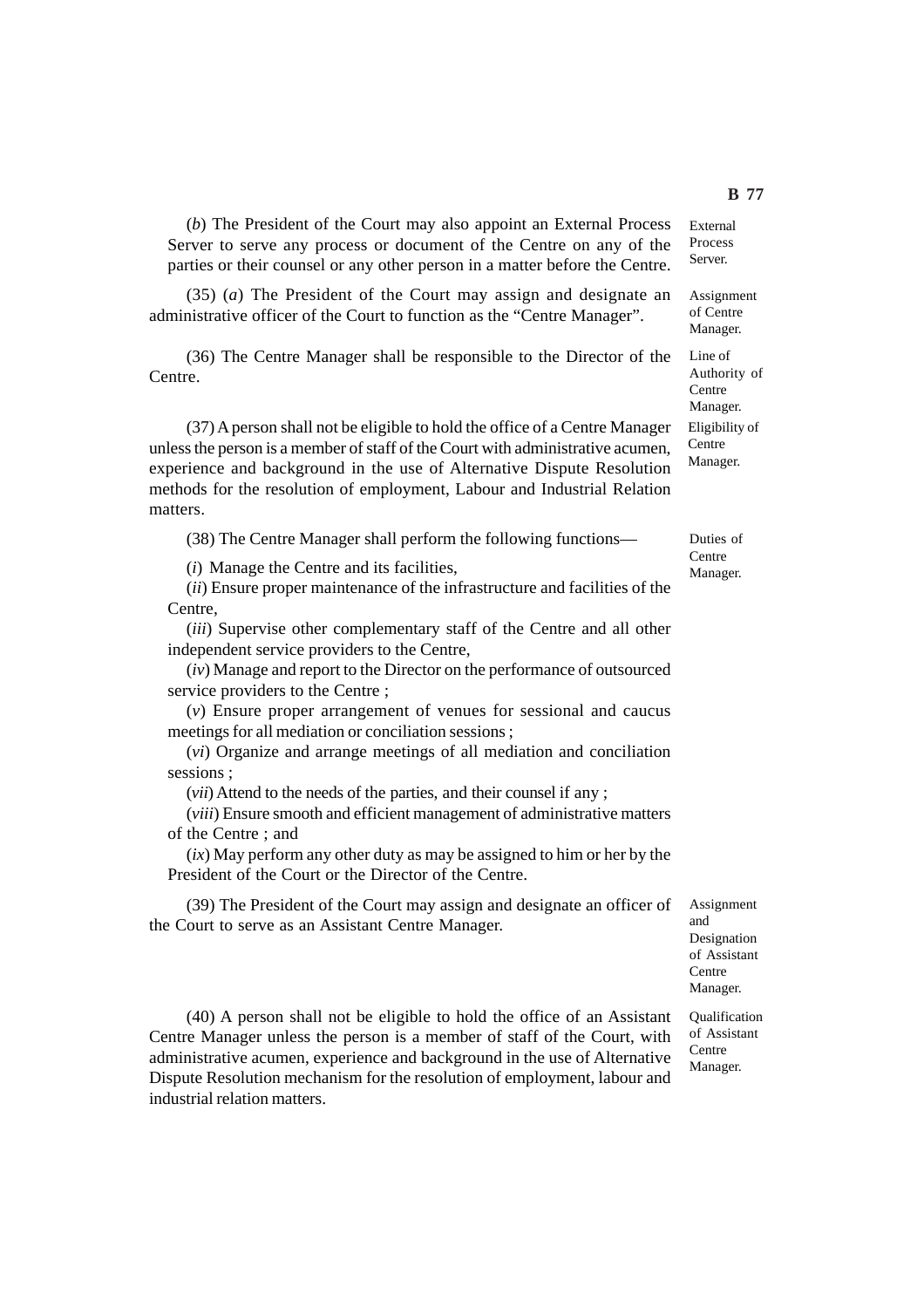Line of Authority of Assistant **Centre** Manager.

When Assistant Centre Manager may act as Centre Manager.

Deployment of other complimentary staff of the Court to the Centre.

Director to assign duties to deployed Staff.

Redeployment of Staff of the Centre to the Court.

Hierarchy of officers of the Centre.

(41) The Assistant Centre Manager shall take instructions from the Centre Manager and report on the day to day management of the Centre to the Centre Manager.

(42) Subject to the approval of the President of the Court, the Assistant Centre Manager may act as the Centre Manager in the absence of the Centre Manager.

(43) (*a*) The President of the Court may approve the deployment of needed and relevant complementary staff of the Court to the Centre to provide the necessary support services for the smooth, efficient and effective running of the Centre.

(*b*) Any member of staff deployed in line with sub-paragraph (*a*) above shall be responsible to the Director of the Centre, who shall assign to him or her, his or her schedule of duties as considered relevant to the operations of the Centre.

(*c*)The President of the Court may at any time recall any member of staff of the Court posted to the Centre pursuant to paragraphs (2) and (43) (*a*) of this Article for redeployment appropriately.

(44) The Principal officers of the Centre in the order of hierarchy are as follows :

(*a*) The Director of the Centre.

(*b*) The Deputy Director of the Centre.

(*c*) The Assistant Director of the Centre.

(*d*) The Registrar of the Centre.

(*e*) The Deputy Registrar of the Centre.

(*f* ) The Assistant Registrar of the Centre.

(*g*) The Centre Manager.

(*h*) The Assistant Centre Manager.

Seal of the ADR Centre.

(45) (*a*) The Centre shall have and may use a seal bearing a device or impression approved by the President of the Court with the inscription. "The NICN, ADR Centre''.

(*b*) The seal of the Centre shall be kept by the Director of the Centre.

(*c*) The Director of the Centre may authorize the duplicate Seal of the Centre to be in the custody of the Deputy Director, the Assistant Director or any other officer in charge of Zonal Centre.

(*d*) The seal shall be the seal of the Centre for all purposes for which it may be required under the provisions of any enactment or Rules of Court.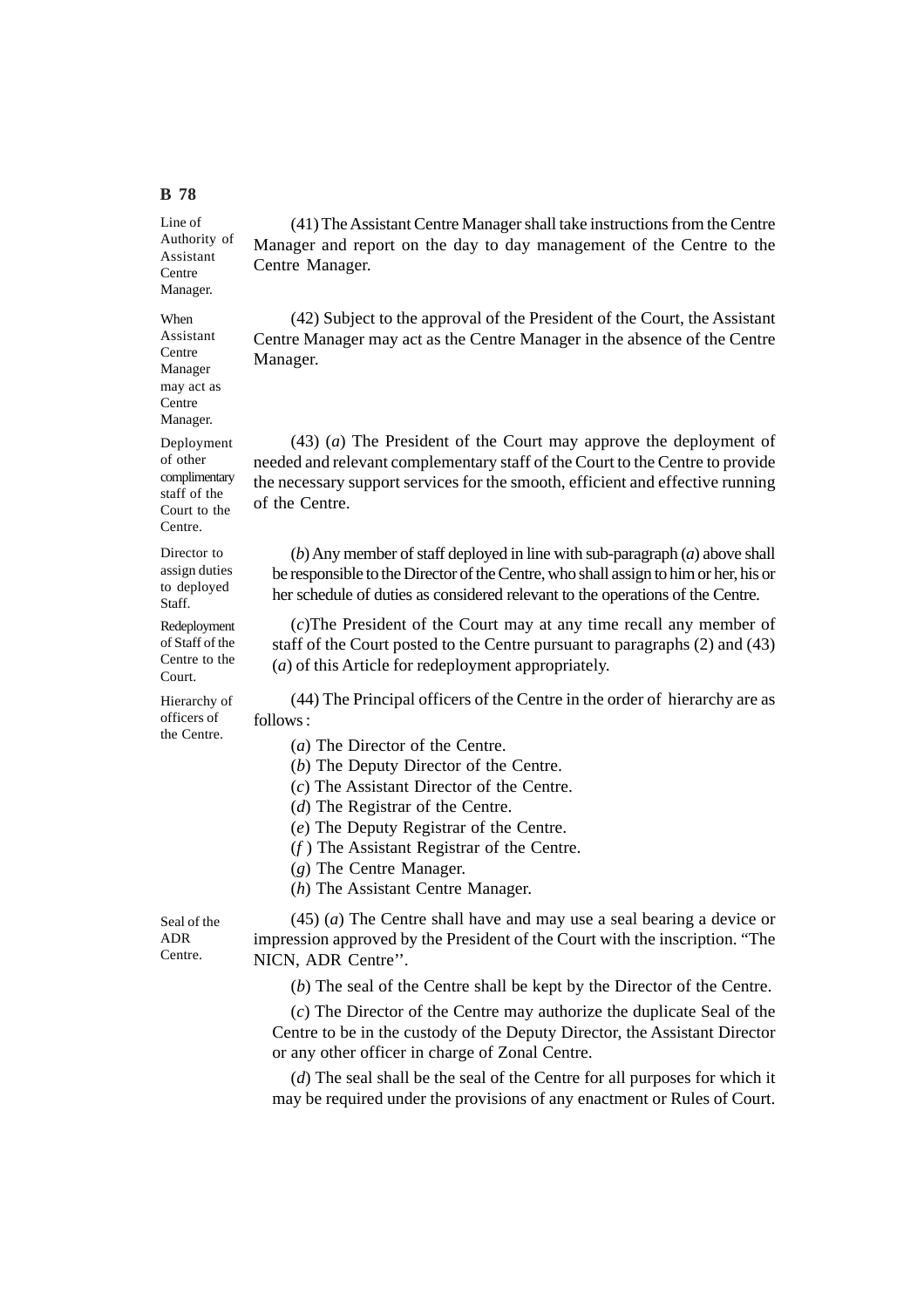#### ARTICLE 4—MANDATES AND FUNCTIONS OF THE CENTRE

**B 79**

The mandates and functions of the Alternative Dispute Resolution Centre shall amongst other things be the application of Mediation or Conciliation technique in the settlement of disputes between or amongst parties, and — Application of Meditation or Conciliation to settle disputes.

(1) To enhance and facilitate quick, efficient and equitable resolution of certain employment, labour and industrial relations disputes within the jurisdiction of the Court ;

(2) To minimize, reduce, mitigate and eliminate stress, cost and delays in justice delivery by providing a standard Alternative Dispute Resolution framework for fair, efficient, fast and amicable settlement of disputes ;

(3) To assist disputants in the resolution of their disputes without acrimony or bitterness ;

(4) (*a*) The Centre shall perform its duties on the matters hereinafter listed in paragraph (5)(*a-d*) of this Article on referral of the matter to the Centre by the President of the Court or a Judge of the Court, or by parties in disputes mutually opting to use mediation or conciliation processes for the resolution of their matter, upon the commencement of an action and joining of issues ;

(*b*) Notwithstanding the provisions of sub-paragraph (*a*) of this paragraph, either of the parties in a dispute may upon filing of his or her action before the Court apply to the President of the Court for the action to be resolved through the process of mediation or conciliation of the Court.

(*c*) Any subject matter hereinafter listed in paragraph (5)(*a-d*) of this Article shall, without prejudice to sub-paragraph (*a*) above, qualify for referral to the Centre ;

Provided that such matter is :

(*i*) not on interpretation or challenge of the jurisdiction of the Court ;

(*ii*) on monetary claims as may be referred by the President or a Judge of the Court ; and

(*iii*) after issues have been joined by the parties or their counsel before the Court, the action was referred to the Centre at the discretion of the President of the Court or a Judge of the Court.

(5) The Centre shall only have the power to mediate or conciliate on the following subject matters on which the Court has jurisdiction as provided for in the following Sections of the 1999 Constitution of the Federal Republic of Nigeria, (as amended by the Third Alteration Act, 2010) :

Subject matters that qualify for mediation or conciliation.

Mandate of the Centre. Benefits of

the Centre.

Advantage of the Centre.

Centre to exercise its duties on matters referred or preference of parties.

Qualification for referral to the Centre.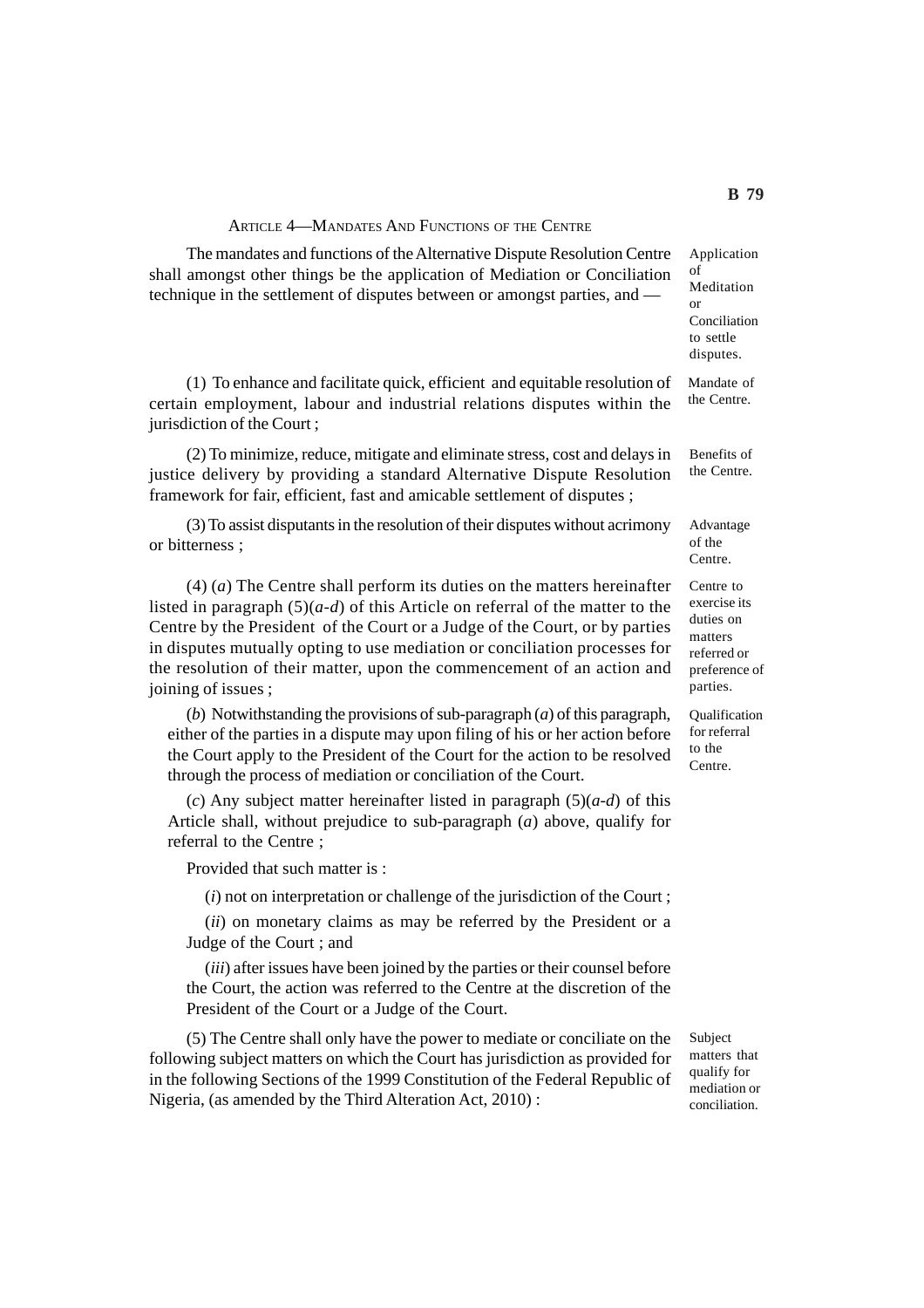## *Section* 254C (1)(*a*)

(*a*) relating to or connected with any labour, employment, trade unions, industrial relations and matters arising from workplace, the conditions of service, including health, safety, welfare of labour, employee, worker and matters incidental thereto or connected therewith ;

## *Section* 254C(1)(*c*)

(*b*) relating to or connected with disputes arising from any strike, lockout or any industrial action, or any conduct in contemplation or in furtherance of a strike, lock-out, or any industrial action and matters connected therewith or related thereto ;

Provided there is no *ex parte* or interlocutory application pending thereto.

#### *Section* 254C(1)(*g*)

(*c*) relating to or connected with disputes arising from payment or nonpayment of salaries, wages, pensions, gratuities, allowances, benefits, and any other entitlement of any employee, worker, political or public office holder, judicial officer, or any civil or public servant in any part of the Federation and matters incidental thereto ; and

## *Section* 254C(1)(*k*)

(*d*) provisions of Section 7(1)(*a*) and (*b*) of National Industrial Court Act, 2006 namely matters relating to—

(*i*) labour, including trade unions and industrial relations ; and

(*ii*) environment and conditions of work, health, safety and welfare of labour, and matters incidental thereto.

(6) (*a*) Without prejudice to the provisions of paragraph  $(4)(a-b)$  of this Article, parties or their counsel, if any, shall not be allowed to bring in any extraneous matter or issue not contained in the originating process filed before the Court during any of the mediation or conciliation session(s) after the issues joined in the Court have been referred to the Centre.

(*b*) The Centre shall keep within the subject matters contained in the originating process that gave rise to the action for mediation or conciliation.

(*c*) The President of the Court or a Judge of the Court who referred the matter to the Centre shall specifically indicate the issues for consideration by the Centre during its mediation or conciliation session(s) as the Centre shall not go outside the matters contained in the originating process filed; upon which issues are joined by parties or their Counsel, if any, before the Court.

No extraneous matter or issue during mediation or conciliation.

Centre to keep within matters in originating process. President or Judge of Court to indicate specific matters for mediation or conciliation.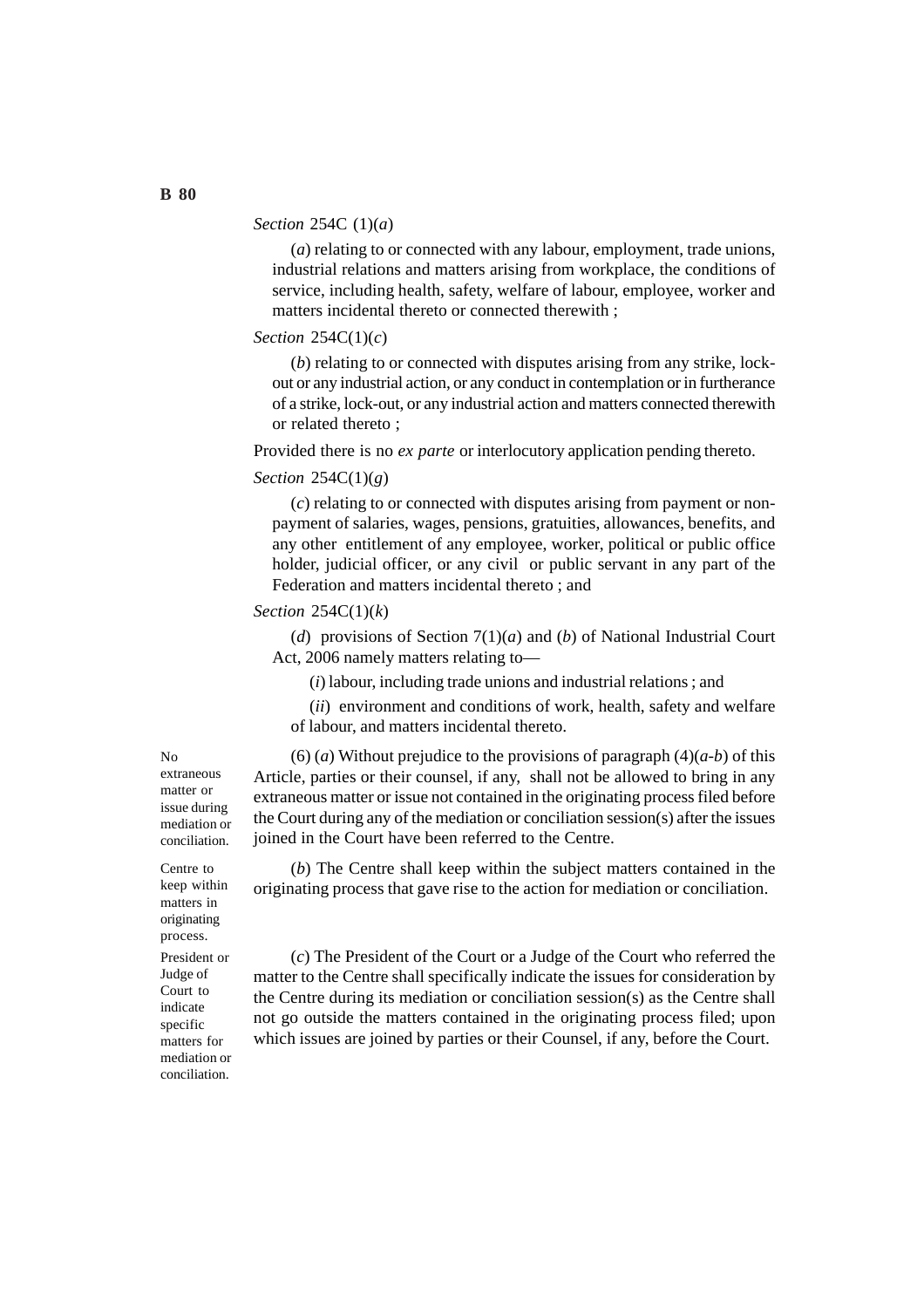(7) The Centre shall not have the power to entertain any interlocutory application or grant any order or interpret any matter before it.

# (8) (*a*)Any interlocutory application on any matter that qualifies for ADR shall be entertained by the Court before the referral of such matter to the Centre.

(*b*) In furtherance of the above, once a matter is referred to the Centre for mediation or conciliation, no interlocutory process or application shall be filed until the Director of the Centre had submitted his report to the President of the Court or the Judge of the Court who made the referral.

(9) In exercising its mandates in causes and matters relating to mediation and conciliation, the venue shall be the ADR Centre within any of the premises of the Court or within the premises of any of the Registries of the Court in the Federation or any part thereof.

Provided that the President of the Court may direct that any matter referred to an ADR Officer or a panel of ADR Officers commenced in a Judicial Division or State Registry of a zone may continue to be mediated or conciliated upon and be concluded in another Judicial Division or State Registry of another zone different from the Division or State Registry of the zone where it was commenced as the justice of the case or convenience of the parties and the Centre may require.

(10) For the avoidance of doubt, the ADR Officer(s) shall not in the course of mediation or conciliation impose his, her or their personal opinion or view on the parties.

(11) The Centre shall serve as a place for conciliation and mediation between parties and not as a Court.

(12) The Centre shall in realization of its mandate operate in a very relaxed, simple and serene environment and with flexible formality.

(13) The mediation or conciliation shall be conducted in a conducive environment, with the provision of all necessary facilities for the convenience of the parties to the disputes to be resolved.

Centre has no power to entertain interlocutory application, grant of order or interpretation.

Interlocutory application, grant of order or interpretation only in Court.

Venue of mediation or conciliation.

No imposition of views or opinion by mediator or conciliator.

Centre for ADR only not Court setting. Environment for Mediation or Conciliation.

Facilities for Mediation or Conciliation process.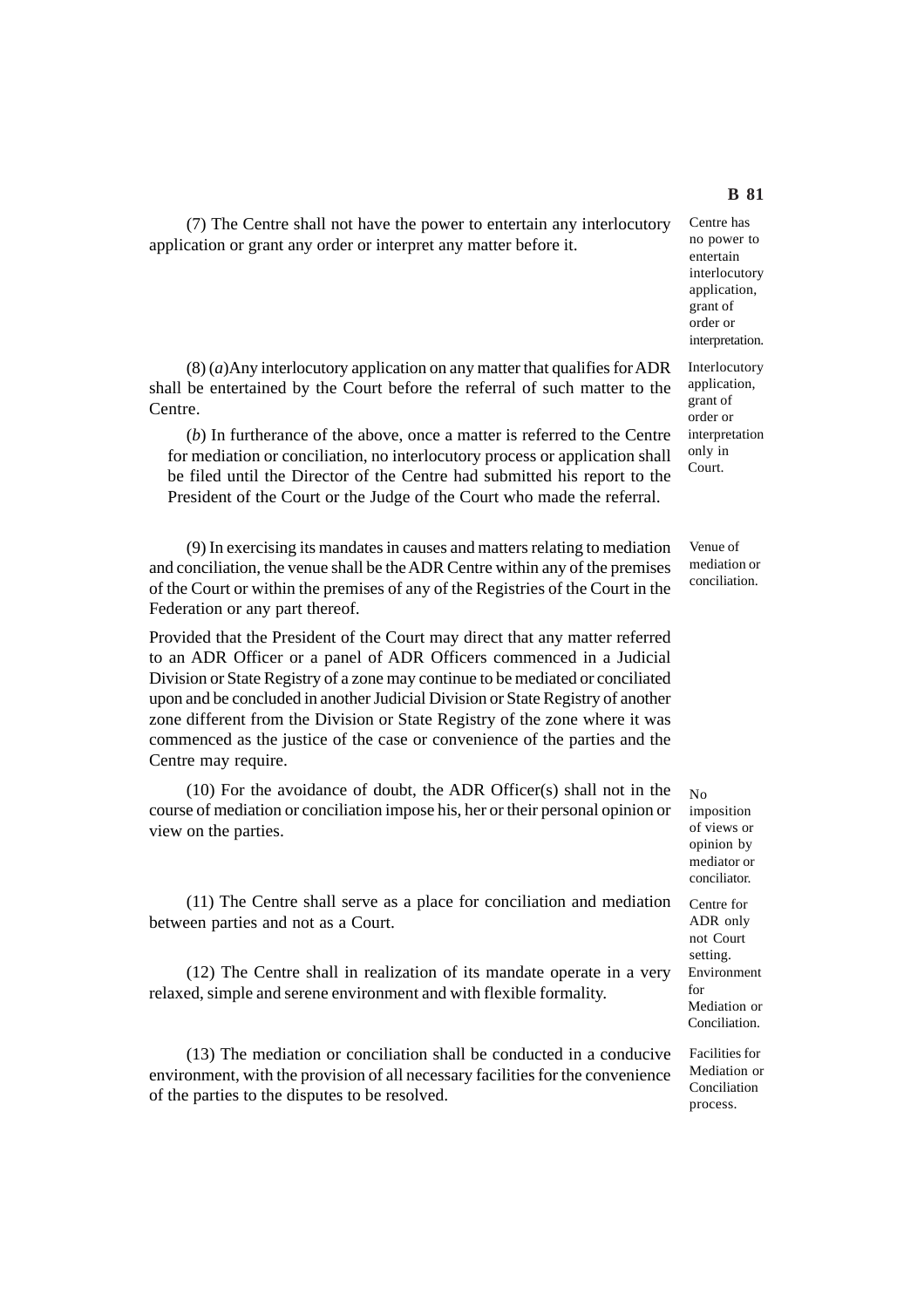Qualification for referral of matter to the Centre.

Referral of pending or part heard matter to the Centre.

Right of party to opt for ADR.

Application for referral of dispute to the Centre.

**B 82**

(14) In order for a matter to qualify for referral to the Centre :

(*a*) the claimant in the dispute must have complied with relevant provisions of the National Industrial Court of Nigeria, Rules, as may be amended or replaced from time to time, while

(*b*) the Respondent or Defendant must have complied with relevant provisions of the National Industrial Court of Nigeria, Rules, as may be amended or replaced from time to time.

(15) Notwithstanding anything to the contrary contained in this instrument and the provisions of section 20 of the National Industrial Court Act 2006, the Court may on application of party(ies), or *suo motu* refer a pending or partheard matter filed before the commencement of this Instrument to the ADR Centre for mediation or conciliation.

(16) At any stage before judgment, any of the parties to a matter before the Court may apply to the Court to refer the matter to the ADR Centre for conciliation or mediation.

(17) (*a*) Notwithstanding the provisions of paragraph (4) of this Article, any person(s) wishing to mediate or conciliate his or her dispute at the Centre may without filing an action before the Court apply to the President of the Court for his or her dispute to be referred to the Centre for mediation or conciliation in line with the provisions of this instrument and the Rules made thereunder.

(*b*) Where an amicable settlement has been reached after referral pursuant to sub-paragraph (*a*) of this paragraph any of the parties involved may apply to the President of the Court for the terms of settlement to be registered as binding agreement between the parties.

(*c*) Any of the parties to the registered terms of settlement may apply to the Court for enforcement of the agreement.

(18) The President of the Court may constitute a panel of three (3) ADR Officers to serve as mediators or conciliators in a matter where the President deems it necessary to do so.

(19). Where a panel of ADR officer(s) is constituted to conciliate or mediate on a matter, the most senior legal practitioner in the panel shall preside or chair the session(s).

(20) Upon receipt of the referral, the Director of the Centre shall set the matter down for mediation or conciliation and cause notices stating the venue, date and time for the commencement of mediation or conciliation sessions to be issued and served on all the parties and counsel in the matter if any.

(21) Once a matter is referred to the Centre in accordance with the provisions of this Instrument, the parties thereto and their counsel, if any, shall appear before the Centre for the commencement of settlement of the disputes.

Constitution of Panel of ADR **Officers** 

Head of ADR panel during Session. Issuance and service of **Hearing** Notice for ADR Session.

Appearance of party and Counsel.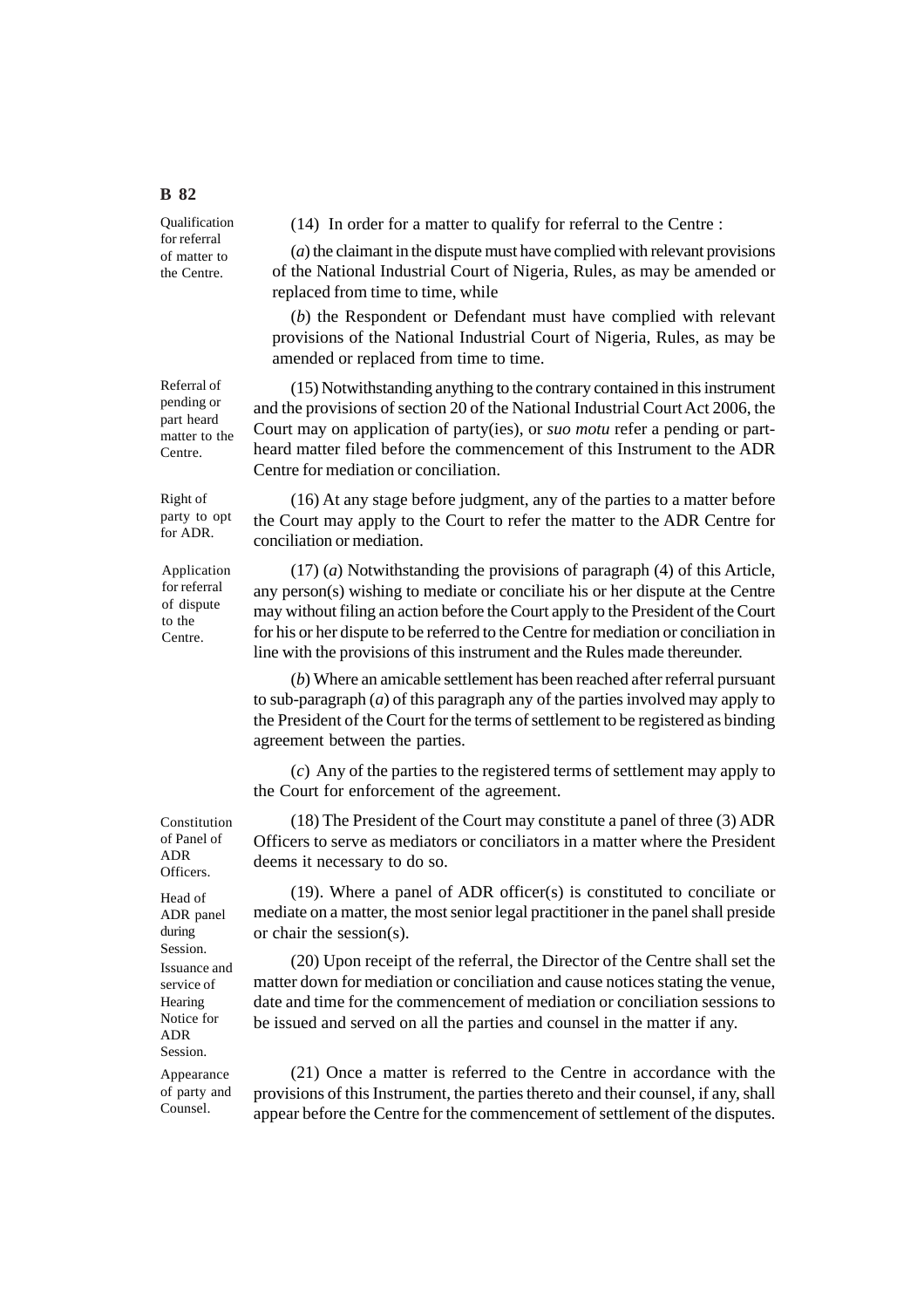(22) Without prejudice to the provisions of paragraph (21) of this Article, parties before the Centre are at liberty to agree to settle or not to settle their disputes.

(23) Upon conclusion of the mediation or conciliation session(s), a report of any matter referred to the Centre by the President of the Court or a Judge of the Court shall be made to the President of the Court or a Judge of the Court that made the referral.

(24) Where a matter is not resolved through the ADR process, the matter shall be remitted back to the President of the Court or a Judge of the Court who made the referral within 5 working days for adjudication in accordance with the Rules of the Court.

(25) Where ADR Officer(s) remits a matter arising from the provisions of paragraph (24) of this Article back to the Court, the Court may fix the matter for continuation of hearing and trial from where it stopped before the matter was referred to the Centre.

(26) The Director of the Centre shall ensure that the mediation or conciliation processes on matters referred to the Centre are completed within 21 working days from the date it commences the settlement of the matter.

Provided that, if the ADR processes could not be completed within 21 working days, the President of the Court may grant an extension of 10 working days on request by the Director of the Centre. The request of the Director shall be made at least 5 days before the expiration of the stipulated 21 working days.

 $(27)$  (*a*) At the end of a mediation or conciliation session(s) where parties agree to amicable settlement, the Director of the Centre shall submit a Report of the Conciliation or Mediation accompanied with the Record of proceedings of the sessions, to the Court, and certified true copies thereof to be made available to the parties or their counsel, if any, in the matter.

(*b*) if parties to the mediation or conciliation could not amicably settle their disputes, the Director of the Centre shall submit a memorandum to that effect to the President of the Court or a Judge of the Court who made the referral without accompanying it with the record of proceedings at the Centre.

(c) Where parties are unable to settle their disputes through the mediation or conciliation, the Court shall set the case down for hearing and determination on its merit, and the procedure laid down for trial of cases shall be followed and adapted in determining the matter.

Party's right to settle or not settle at ADR Centre. Adoption and Endorsement of Terms of Settlement as Court's judgment.

Remittal of unresolved matter back to Court.

Remittal to Court and continuation of hearing.

Duration of ADR proceedings.

Reporting of terms of settlement with record  $\alpha$ f proceedings to the Court. Hearing and determination of unsettled matter by Court.

Setting unresolved matter for Court hearing.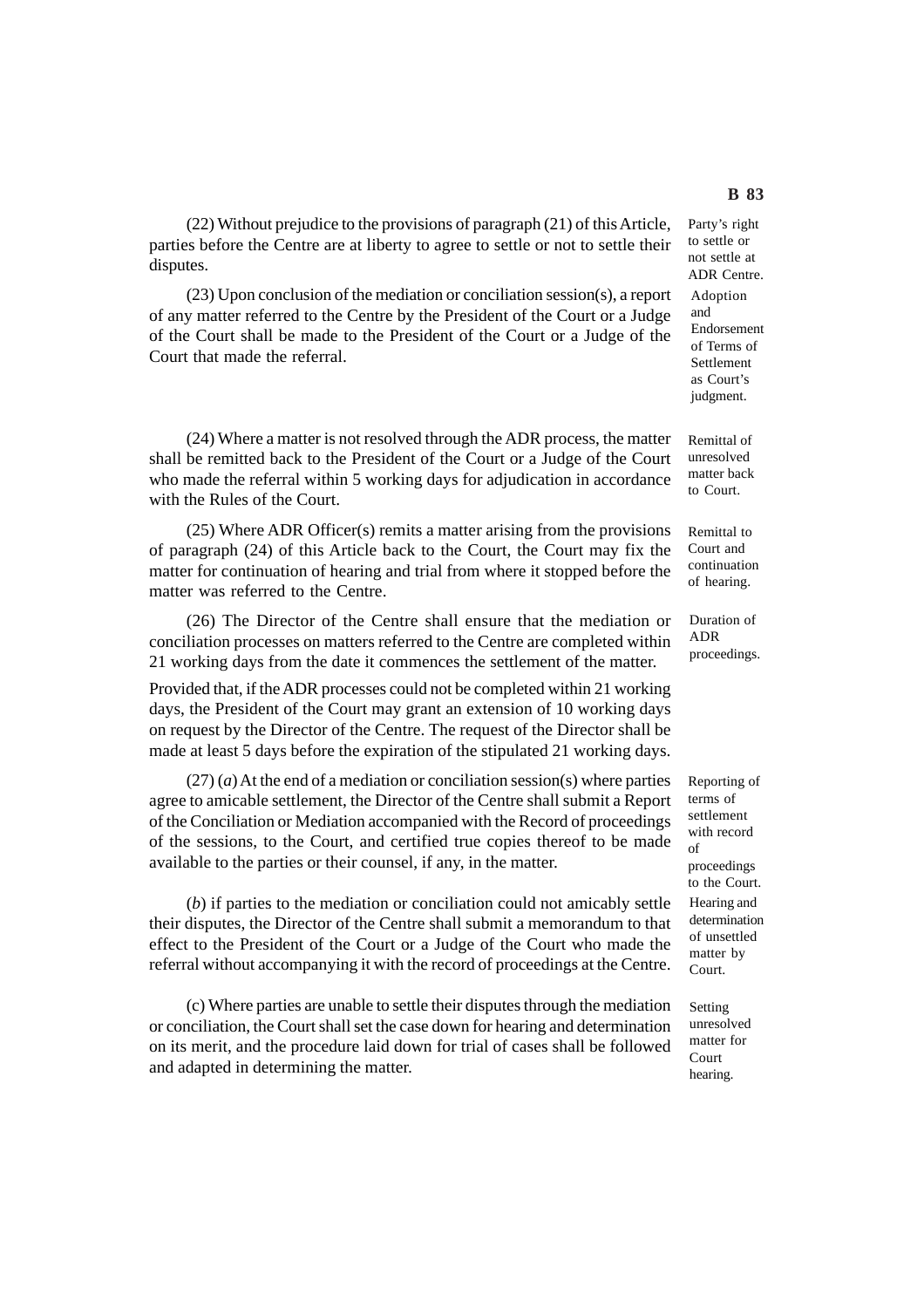Issuance and service of notice for adoption of terms of settlement.

Adoption and entry of terms of settlement as Judgment of the Court.

Parties bound by Judgment of Court.

ADR Officer not Judicial officer.

ADR Officer is a Mediator or Conciliator.

Disclosure of conflict of interest by ADR Officer.

Power of President to remove an ADR Officer or replace member of panel.

Party's right to request for change of panel.

Withdrawal from panel by ADR Officer.

(28) Upon receipt of a report of settlement of the matter referred to the Centre for mediation or conciliation, the Court shall cause notices to be issued and served on the parties and their counsel, if any, stating the venue, date and time, to appear before the Court that made the referral for the entry of the terms of settlement as the Court's final Judgment on the matter.

(29) Upon adoption of the terms of settlement by the parties and their counsel, if any, the Court shall enter same as the judgment of the Court.

(30) The terms of settlement of disputes submitted and entered as the judgment of the Court shall be binding on all the parties involved in the matter.

(31) An ADR officer is not a judicial officer and as such shall not be eligible to perform any judicial function.

(32) The function of an ADR officer shall be purely mediatory and conciliatory.

(33) A person assigned or designated as an ADR Officer shall through the Director of the Centre disclose to the President of the Court or a Judge of the Court who referred the matter to him or her any information likely to affect his or her neutrality in the matter assigned to him or her for mediation or conciliation.

(34) The President of the Court may remove or replace an ADR officer or officers handling a cause or matter on ground of not being neutral or due to incompetence, negligence of duty or an act of misconduct or breach of any of the provisions of the Code of Conduct for judicial employees or neutrals.

(35) A party or his or her counsel, if any, may for good reason(s) apply to the President of the Court for the removal or replacement of ADR officers(s). The President of the Court may after considering the application exercise his or her discretion to grant or refuse the application.

(36) ADR officer(s) may by giving good reason(s) apply to the President of the Court to withdraw from a particular cause or matter referred to him, her or them for resolution.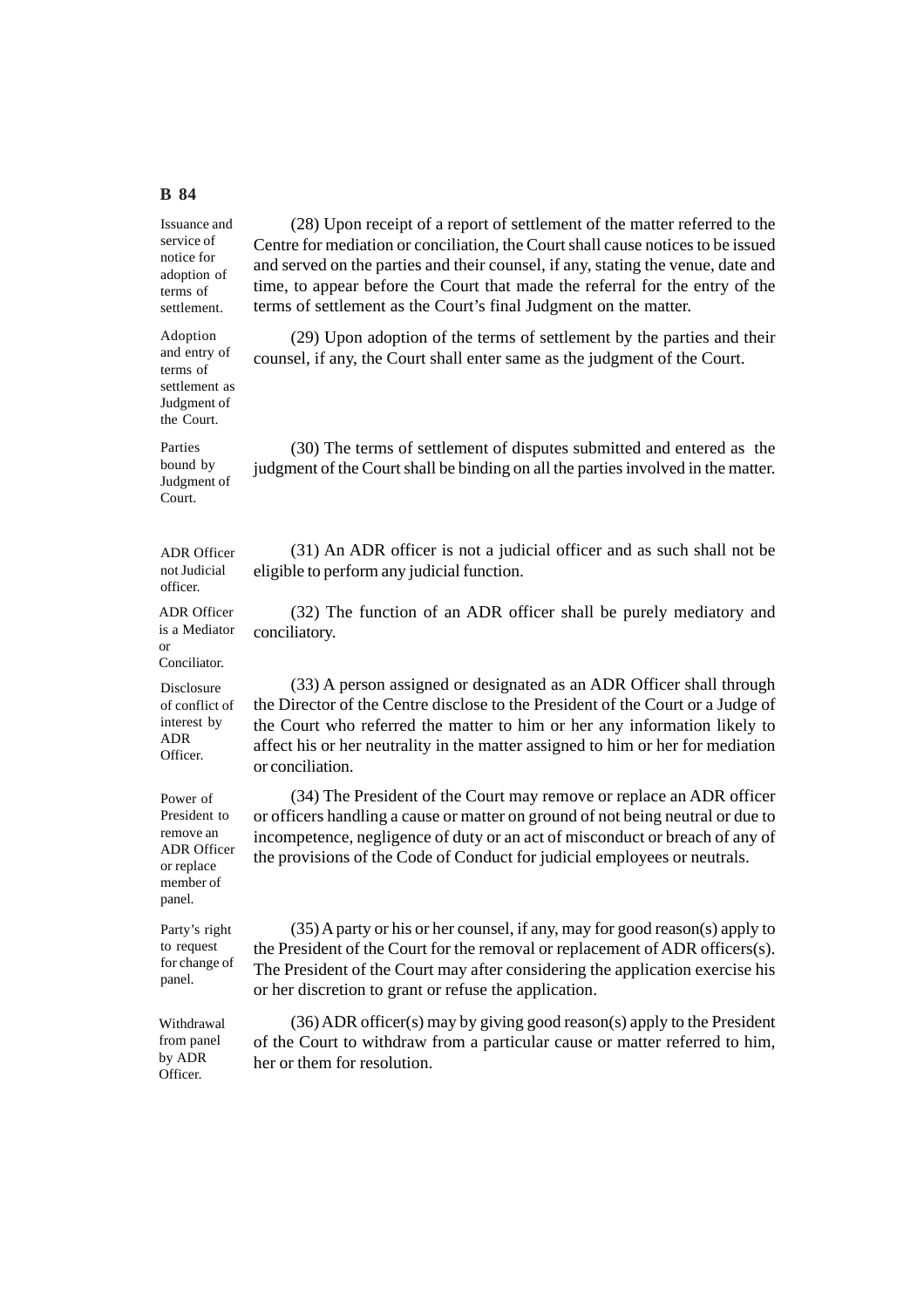(37) The President of the Court may transfer or remove any ADR officers or member of staff of the Centre for any of the following reasons :

(*a*) Act(s) of Misconduct as contained in the Code of Conduct for Judicial Employees or the Federal Judicial Service Commission Regulations 2010 ;

(*b*) Absence from session without lawful or reasonable excuse or notice to the parties of the absence ;

(*c*) Inability to perform functions of his or her office, either on ground of ill health or unsound mind ;

(*d*) Inefficiency ;

(*e*) Negligence or any other act of misconduct ;

(*f* ) Turpitude ;

(*g*) Interest or connection with subject matter ; or

(*h*) Relationship with any of the parties or representative or counsel to any of the parties ;

(38) Notwithstanding anything to the contrary contained in this Instrument, the President of the Court may engage the services of a neutral(s) to participate in matters requiring specialized skills and expertise for the purpose of enabling the Centre effectively carry out its functions.

(39) For the purpose of paragraph (38) above, a neutral shall be a person who is qualified and experienced in his field of specialization and who has cognate experience in mediation or conciliation for a period of not less than ten years and who is not a staff of the Court.

(40) Where any party complains of bias against a neutral and has sufficient reasons or material fact to show the bias complained of, upon prove of the allegation, the President of the Court may terminate the service of the neutral.

Provided the neutral has been informed of the allegation against him or her and has been given the opportunity to make his or her representation accordingly in reply to the allegation.

(41) Any person engaged as a neutral shall be obliged to disclose to the President of the Court any information likely to affect his or her neutrality in the cause or matter assigned to him or her.

(42) The President of the Court may terminate the service of a neutral on grounds of not being neutral or due to incompetence, bias, negligence of duty or an act of misconduct or breach of professional ethics or code of conduct.

Grounds for transfer or removal of ADR Officers or staff of Centre.

Engagement of a Neutral.

Qualification of a Neutral.

Termination of engagement of a neutral on allegation of bias.

Disclosure of conflict of interest by a neutral.

Grounds of termination of service of a neutral.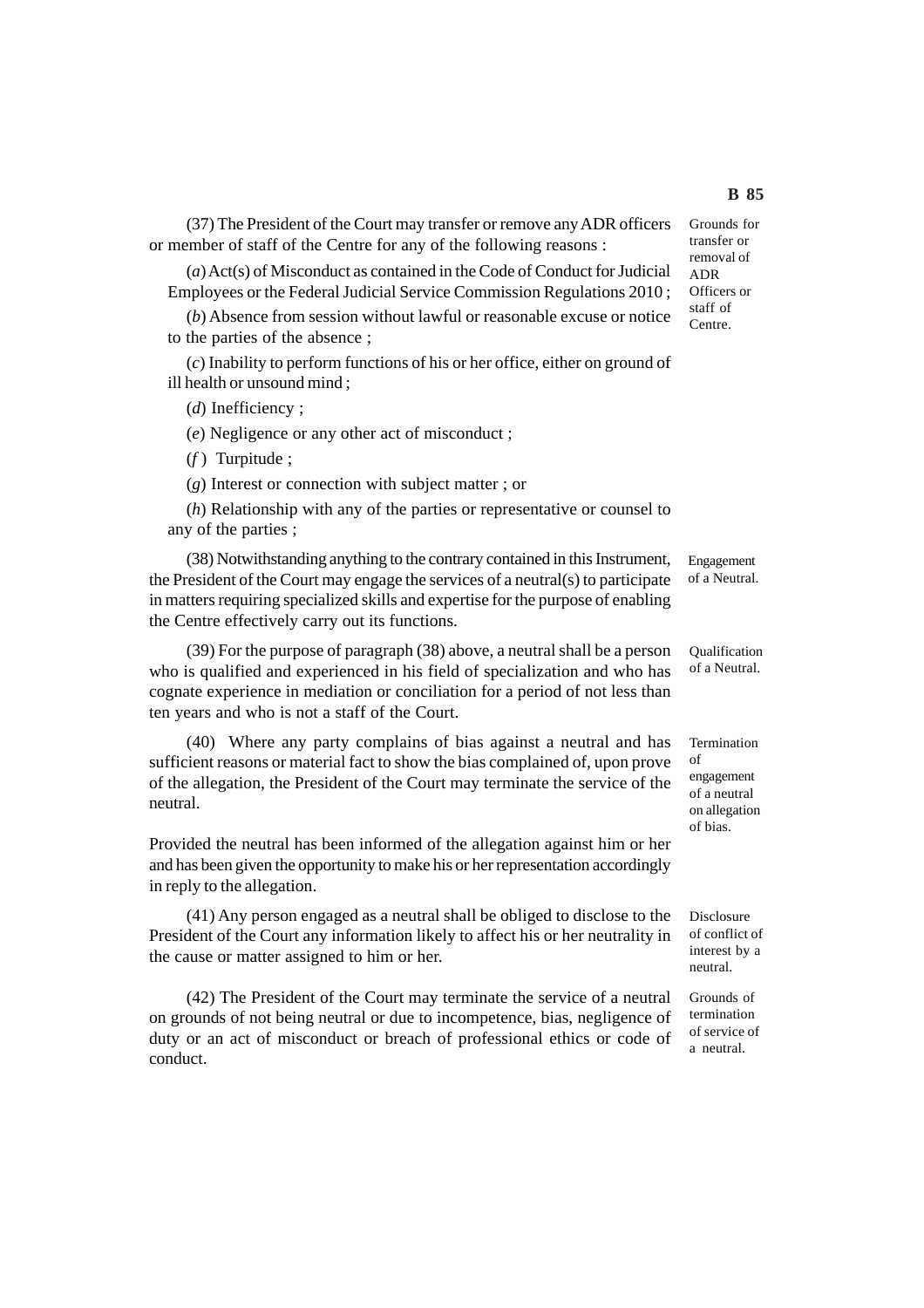## ARTICLE 5-ROLE OF COUNSEL

(1) It shall be the responsibility of counsel to the parties in dispute for ADR to :

(*a*) Assist the ADR officer(s) in constructive dialogue or negotiation towards an amicable resolution of the matter ;

(*b*) Prepare their clients prior to mediation by explaining the procedure to be followed and particularly what the roles of both counsel and parties are ;

(*c*) Serve as advocates for their client's interest ;

(*d*) Make brief opening summaries of the issues ;

(*e*) Allow the parties to engage andparticipate in the mediation or conciliation process.

Further duties of Counsel.

(2) Counsel shall :

(*a*) accord due consideration and support to suggestions, orders and directives from the Court towards an amicable settlement of the referral of on-going matter to the Centre ;

(*b*) accord regard and ensure that their clients accord respect to notices, invitations, instructions and directives from the Centre ; and

(*c*) Encourage the use of ADR and accord effect to the overriding objectives of the Centre.

ARTICLE 6-ROLE OF PARTIES BEFORE THE CENTRE

*Parties*—

(1) are to cooperate and work together with the ADR Officer(s) of the Centre in the administration and handling of their matters.

(2) may consider the adoption of ADR procedures for resolving their claims or issues when encouraged to do so by the Court, their counsel or the Centre.

(3) shall ensure personal, regular and punctual attendance of sessions and where a party is a Trade union, Corporation, Association, Commission, authority, public or private organization, any organ of the government or its agency or institution, a person at law or a head of a public or private body; shall be suitably represented by high ranking official(s) with letter(s) of authority to negotiate and agree on the terms of settlement of the dispute on behalf of the organization or workplace.

To Co-operate with ADR Officers. At liberty to adopt ADR procedures.

Personal, regular and punctual attendance.

Role of Counsel.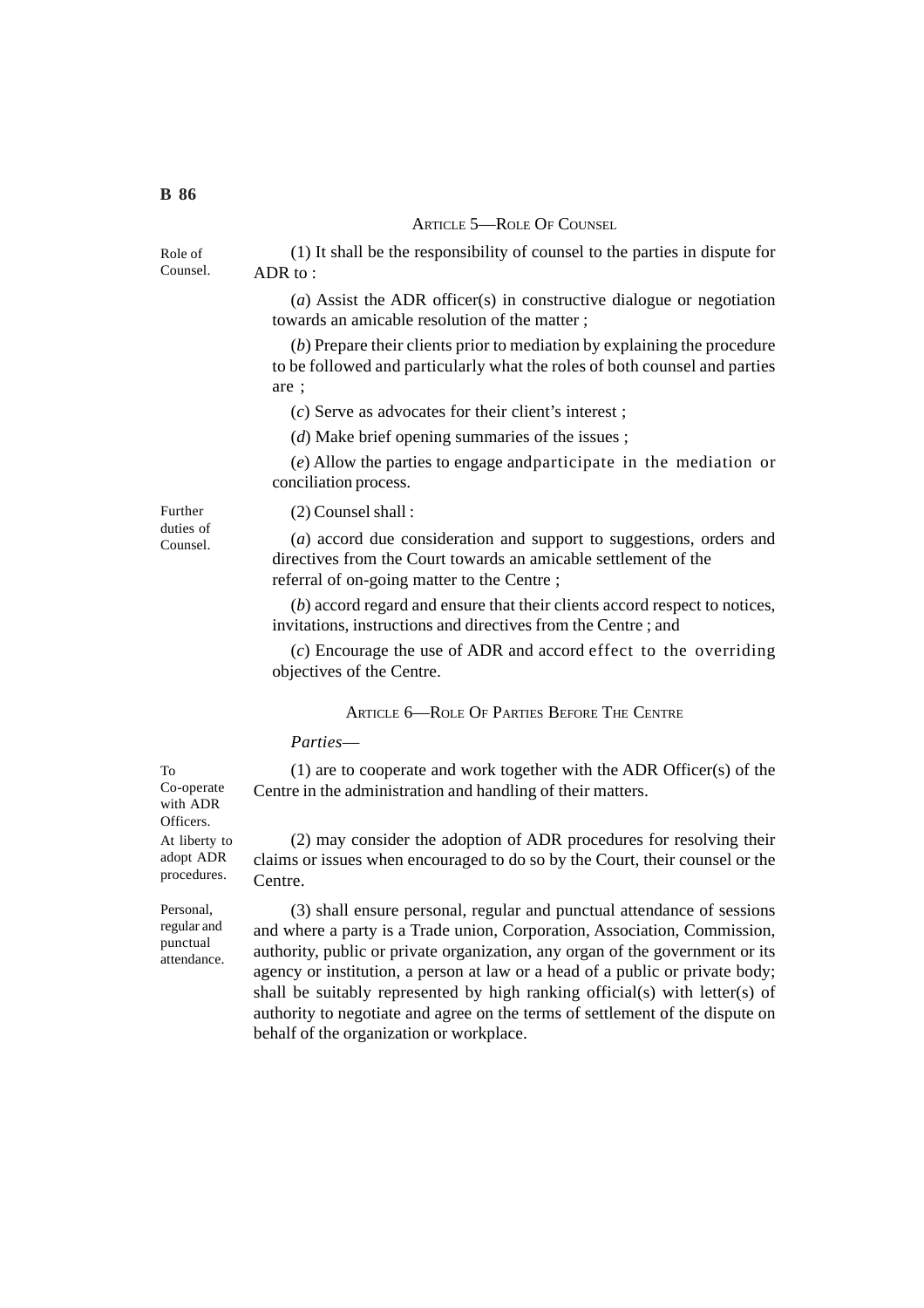(4) shall attend ADR sessions in good faith without undue request for adjournments or unwarranted delays and comply with directives of the Court or the Centre : Attend

(5) shall respect all the guiding principles set by the ADR Officers for the proceedings, such as, confidentiality of sessions, comportment, control of emotions, utterances, etc.

(6) shall recognize that the ADR is aimed at a win-win situation, with due consideration for give and take.

(7) shall prepare adequately for an ADR sessions, be actively involved and be willing to explore various options towards settlement.

(8) in a situation where an amicable settlement agreement has been reached and a term of settlement drawn through mediation or conciliation process but any of the counsel to the parties refused to execute the agreement, that party is at liberty to execute the terms of settlement on his or her or its own.

(9) shall appear before the Centre, but may or may not agree to settle their disputes at the ADR sessions.

## ARTICLE 7—FEES OF COUNSEL

(1) Notwithstanding anything to the contrary contained in this Instrument, the referral of a matter from the Court to the Centre shall be without prejudice to the payment of any professional fees agreed upon between the parties and their respective counsel.

#### ARTICLE 8—FINANCES OF THE CENTRE

(1) The Capital and Recurrent expenditures of the Centre shall be incurred from the Budget of the Court.

(2). The funds made available to the Centre from the budget of the Court shall be expended in the running, financing and management of the Centre by the Director of the Centre subject to the approval of the President of the Court or as the President of the Court may direct the Chief Registrar from time to time.

session in good faith.

Respect ADR Guiding Principles.

ADR is winwin.

Prepare adequately for Session.

Liberty of Parties to Execute Terms of **Settlement** 

Parties may or may not settle dispute at the Centre.

Professional Fees of Counsel.

Financing of the Centre from Court Budget.

Management and Expenditure of Funds of the Centre.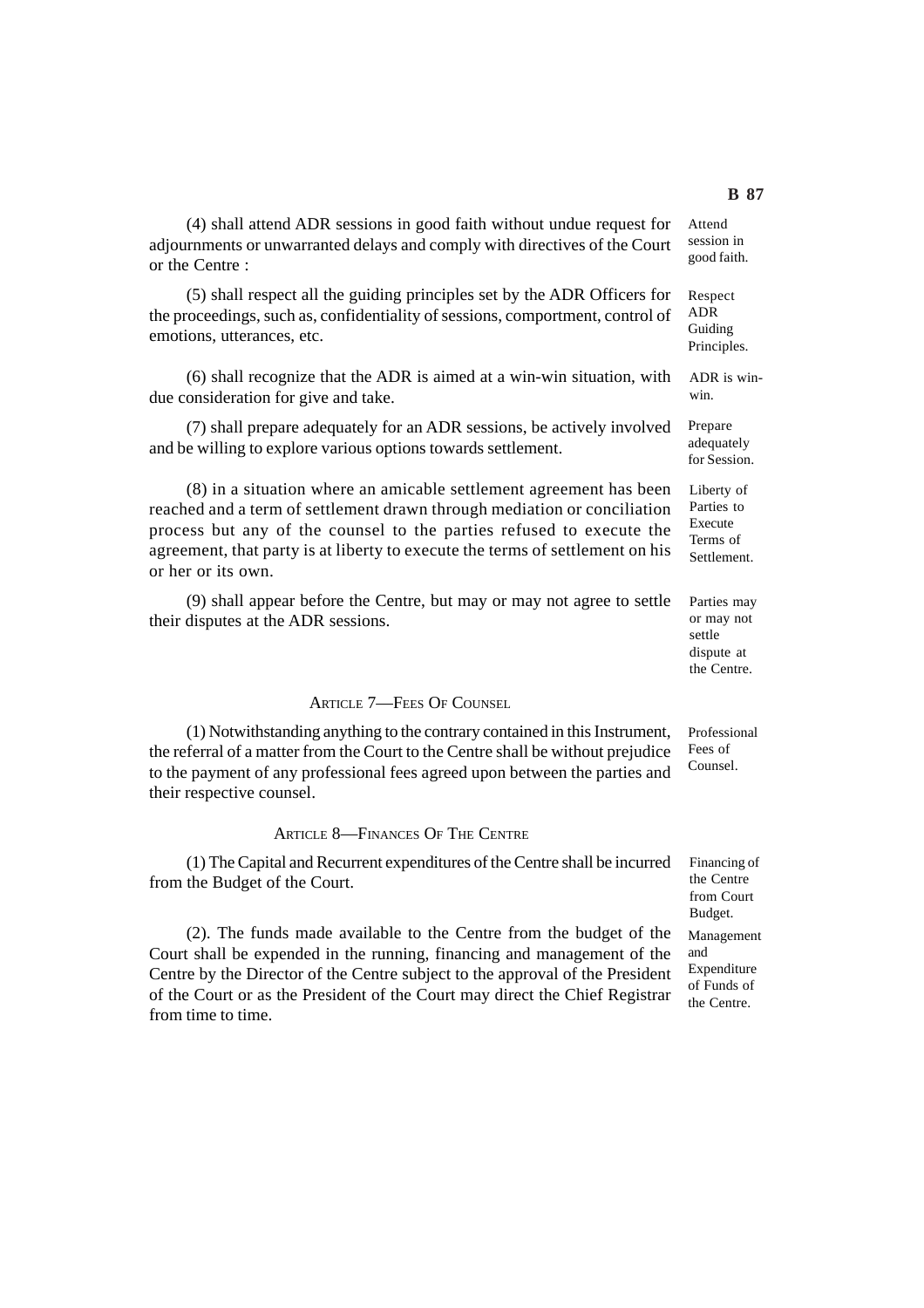of Centre to be processed through Chief Registrar. Staff and other service providers to be remunerated from Budget of Court.

Duty of Director to apply funds of the Centre judiciously.

Service Provider.

Centre to make use of all Court's Facilities.

(3) The expenditure of the Centre as may be prepared by the Director of the Centre shall be submitted to the President of the Court who may direct the Chief Registrar on processing of same by the Accounts and Audit Departments of the Court.

(4) (*a*) The Director and staffers of the Centre and other independent service providers to the Centre shall be paid their salaries, allowances, fees and other entitlements, as the case may be from the budget of the Court.

(*b*) The remuneration or fees for the services rendered by neutral or consultant shall be paid by the Centre from the funds made available to the Court in line with paragraph (1) of this Article.

(5) The Director of the Centre shall be responsible for judicious expenditure of funds made available for the running, financing, maintenance and management of the Centre in line with paragraph (2) of this Article.

(6) Notwithstanding anything to the contrary contained in this instrument, the President of the Court may engage the services of a service provider where the need arises and the fees of the service provider shall be paid from the budget of the Court.

# ARTICLE 9—MISCELLANEOUS

(1) The Centre shall make use of all the facilities of the Court including the libraries for purposes connected with the functions of the Centre.

Other duties of the Mediator or Conciliator.

(2) Before accepting a mediation or conciliation, a person who is requested to serve as a mediator or conciliator shall :

(*a*) make an inquiry that is reasonable under the circumstances to determine whether there are known facts that a reasonable person would consider likely to affect the impartiality of the mediator, including any pecuniary or personal interest in the outcome of the mediation or an existing or past relationship with a mediation party or foreseeable participant in the mediation or conciliation ; and

(*b*) disclose any such known fact to the mediation or conciliation parties as soon as is practicable before accepting a mediation or conciliation assignment.

(3) If a mediator or conciliator or neutral learns of any fact described in paragraph (2) (*a*) of this Article, after accepting mediation or conciliation, the mediator or conciliator or neutral shall disclose it as soon as is practicable.

Other disclosures by Mediator, Conciliator or Neutral.

## **B 88**

Expenditure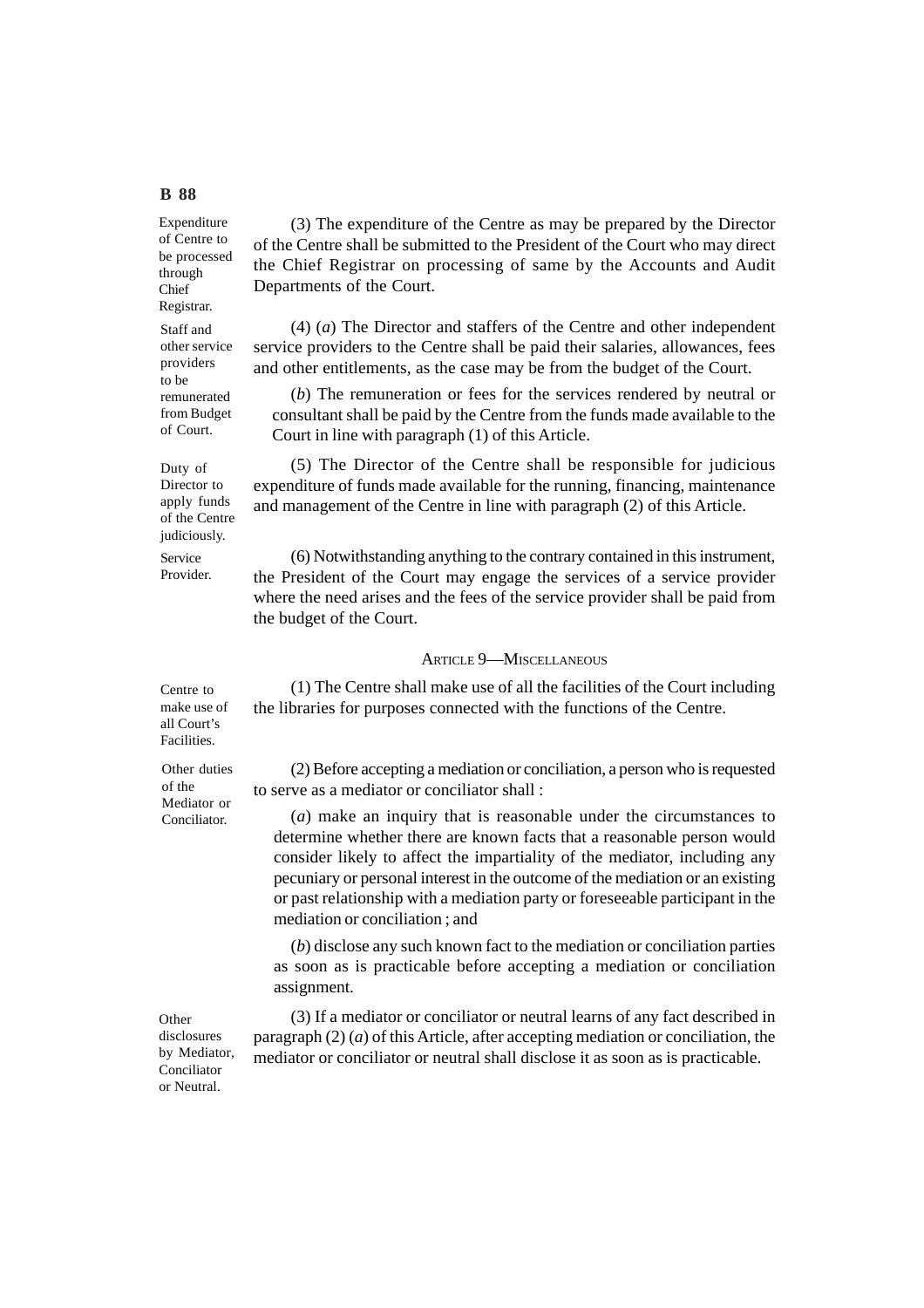(4) Where upon referral of a matter for mediation or conciliation, it was discovered that a conflict of interest exist, the President of the Court may reassign the matter to a different mediator or conciliator or neutral.

(5) If in the course of mediation or conciliation session, an ADR Officer is unable to complete the session due to ill-health, unsound mind, retirement, removal, death or any other unforeseen circumstance, the President of the Court may give direction to re-open the session de novo and assign new ADR Officer(s).

(6) If in the course of mediation or conciliation session(s), any member in a panel of ADR Officers is unable to complete the session(s) due to illhealth, unsound mind, retirement, removal, death or any other unforeseen circumstance the President of the Court may give direction to continue by assigning new ADR Officer(s) into the panel.

(7) Notwithstanding anything to the contrary contained in this Instrument or the ADR Centre Rules 2015 (as may be amended) the President of the Court :

(*a*) shall have the power to amend this Instrument from time to time as the need arises.

(*b*) may issue Practice Direction to amend or regulate the practice and procedure of the Centre from time to time.

#### ARTICLE 10—INTERPRETATION

(1) This Instrument shall be interpreted in accordance with the provisions of section 54(1) of the National Industrial Court Act 2006 and Article 10 of this Instrument.

Provided that where words or phrases are not interpreted by this Instrument, recourse shall be made to the Interpretation Act, Cap 123 Laws of the Federation of Nigeria, 2004 as may be amended from time to time or with the aid of a Dictionary.

(2) In this Instrument, unless the context otherwise requires—

"*Act of Misconduct*'' includes any act or behavior unbecoming of a responsible or upright person or a debasing or degrading act or action.

**Other** reasons for Reassignment of matter by President of the Court.

Inability of Mediator, Conciliator or neutral to complete session(s).

President to act on inability of ADR Officer to complete session.

Power of the President to amend Instrument.

Power of the President to issue Practice Direction and amend Rules of the Centre.

Interpretation (192Cap LFN, 1990).

Context.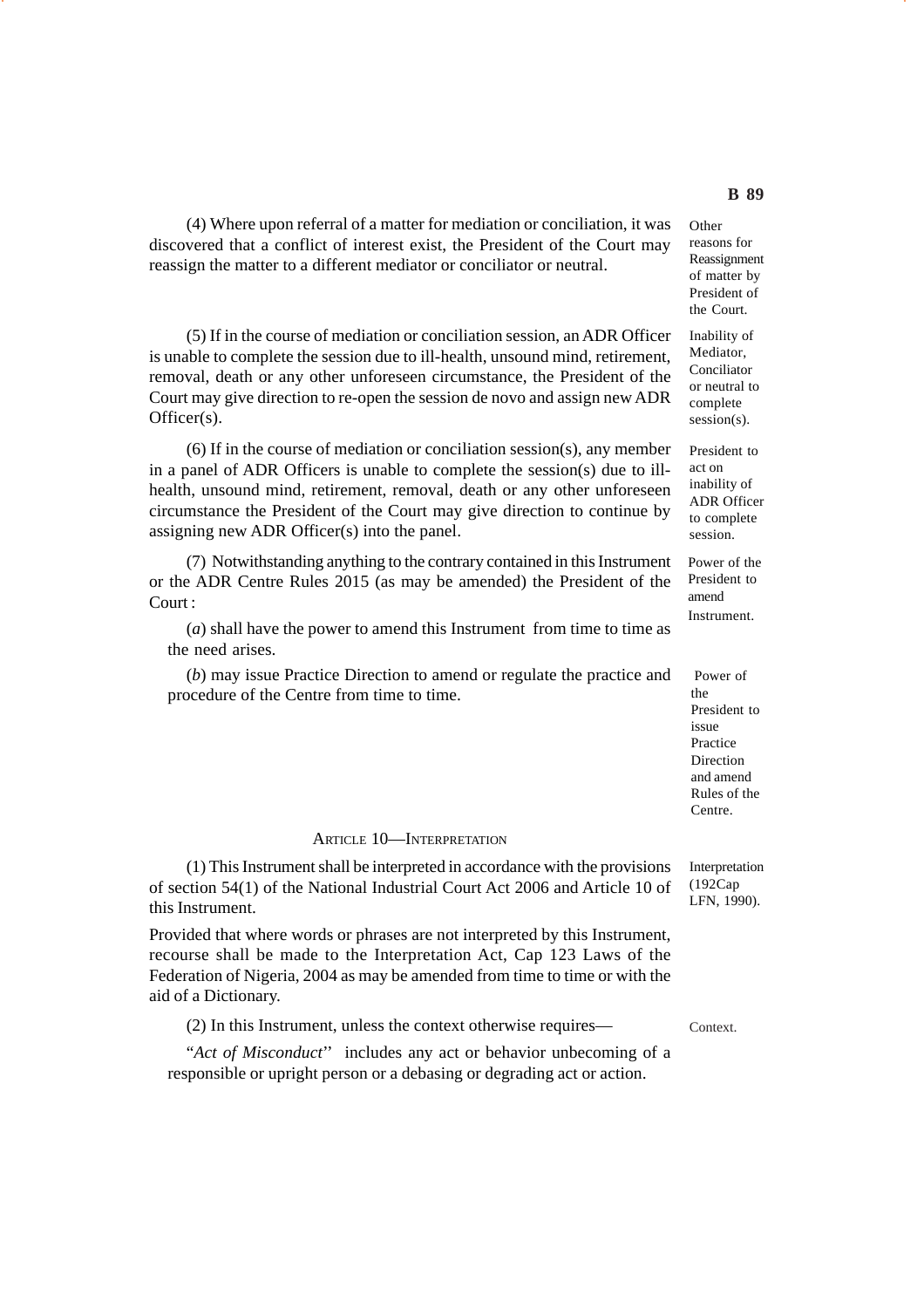"*ADR*'' means Alternative Dispute Resolution which for the purpose of this Centre includes mediation or conciliation that involves the use of Mediator, Conciliator or Neutral who may facilitates the resolution of a dispute before the Centre ;

"*ADR Centre" or "the Centre*'' means the Alternative Dispute Resolution Centre established by the Court pursuant to Section 254(C)(3) of the 1999 Constitution (as amended) and by virtue of Article 2 paragraph (1) of this National Industrial Court of Nigeria ADR Centre Instrument, 2015 ;

"*ADR Officer*" means a mediator or conciliator who is an officer of the Court so appointed or designated by the President of the Court and it includes a neutral ;

"*Applicant*" includes a person who files a motion, an application, or appeal or any other process against a respondent or a defendant in any matter before the court ;

"*Cause*" includes any action, suit or other proceedings between a claimant and a defendant, an appellant and a respondent or any applicant and a respondent in any proceeding ;

"*Chief Registrar*" includes the Chief Registrar, Deputy Chief Registrar and Assistant Chief Registrar of the Court ;

"*Claimant*" is any person seeking any relief (otherwise than by way of counter-claim as a defendant) against any other person in any proceeding ;

"*Conciliation*" means bringing two opposing sides together to attempt settling the matter without proceeding to trial. It is also a process of an amicable settlement of disputes in a friendly and win-win situation ;

"*Constitution*'' means the Constitution of the Federal Republic of Nigeria, 1999, as amended.

"*Counsel*'' means a legal practioner licensed to practice law in Nigeria in accordance with the Legal Practitioners Act ;

"*Court*" means the National Industrial Court of Nigeria, established by Section 254A of the 1999, Constitution, (as amended) and Section 1(1) of the National Industrial Court Act 2006, and includes the President sitting as a single Judge or Judges of the National Industrial Court sitting together or separately ;

"*Court Process*" includes complaint or any other originating process, notice of appeal or other notices, pleadings, orders, motions, summons, warrants and all documents filed or written communication of which service is required or any other means of bringing dispute before the Court ;

"*Defendant*" includes a defendant to a counter claim ;

"*Director*'' includes the Director, Deputy Director or Assistant Director of the Centre ;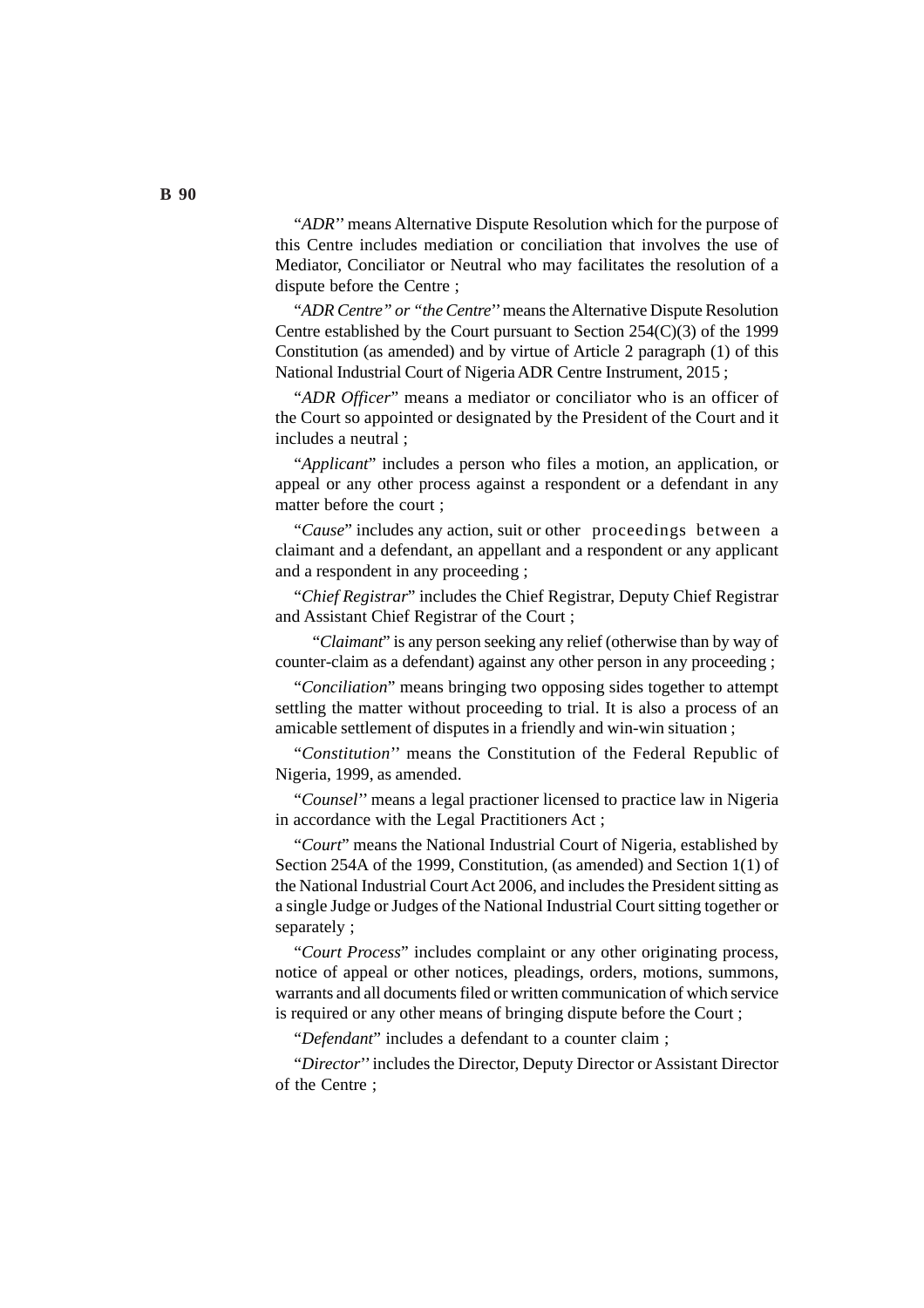"*External Process Server*" means a person or body corporate appointed by the President of the Court to serve any court process or document relating to a matter before the Centre on any of the parties or witness(es) in the matter before the Centre ;

"*Institution*" includes any private or public institution which is a creation of an Act or Law, or a company registered under the Companies and Allied Matters Act (CAMA) ;

"*Instrument*'' means the Alternative Dispute Resolution Centre Instrument 2015, as may be amended ;

"*Issue*'' means dispute or disagreement between or amongst the parties ;

"*Judge*" includes president of the Court and a Judge of the Court;

**"***Matter*'' includes a suit or an action ;

"*Mediation*" is a dispute resolution technique in which an impartial third party, the mediator, or conciliator, neutral appointed by the President of the Court in line with these Instrument facilitates negotiation or mediation between or amongst the parties in a dispute, and in order to help them to arise at an amicable and acceptable settlement ;

"*Neutral*" means an impartial and unbiased individual appointed by the President of the Court in accordance with the provisions of National Industrial Court of Nigeria, ADR Centre Instrument to mediate or conciliate in a dispute or issue referred to the Centre.

"*Official Process Server*" means an officer of the Court designated by the President of the Court or the Rules to serve process(es) or any other document(s) relating to a matter before the Centre on any party(ies) or witness(es) in the matter ;

"*Organization*'' Includes any workplace registered, incorporated or established by statute, an Act, Laws and enactment or otherwise recognized as workplace.

"*Part-heard*" means a cause or matter already placed under the hearing cause list, in which trial proceedings has commenced and still in progress.

"*Practice Direction*" means any directive that may be issued by the President of the Court from time to time.

"*President of the Court*" means the President of the National Industrial Court of Nigeria ;

"*Referral*" means a transfer of a matter or suit or application from the normal Court adjudicating process to the mediation or conciliation process of the Alternative Dispute Resolution Centre of the Court ;

"*Registrar of the Centre*" means any person or Officer of the Court so designated by the President of the Court to carry out functions in the Registry of the Centre including the Assistant Registrar of the Centre ;